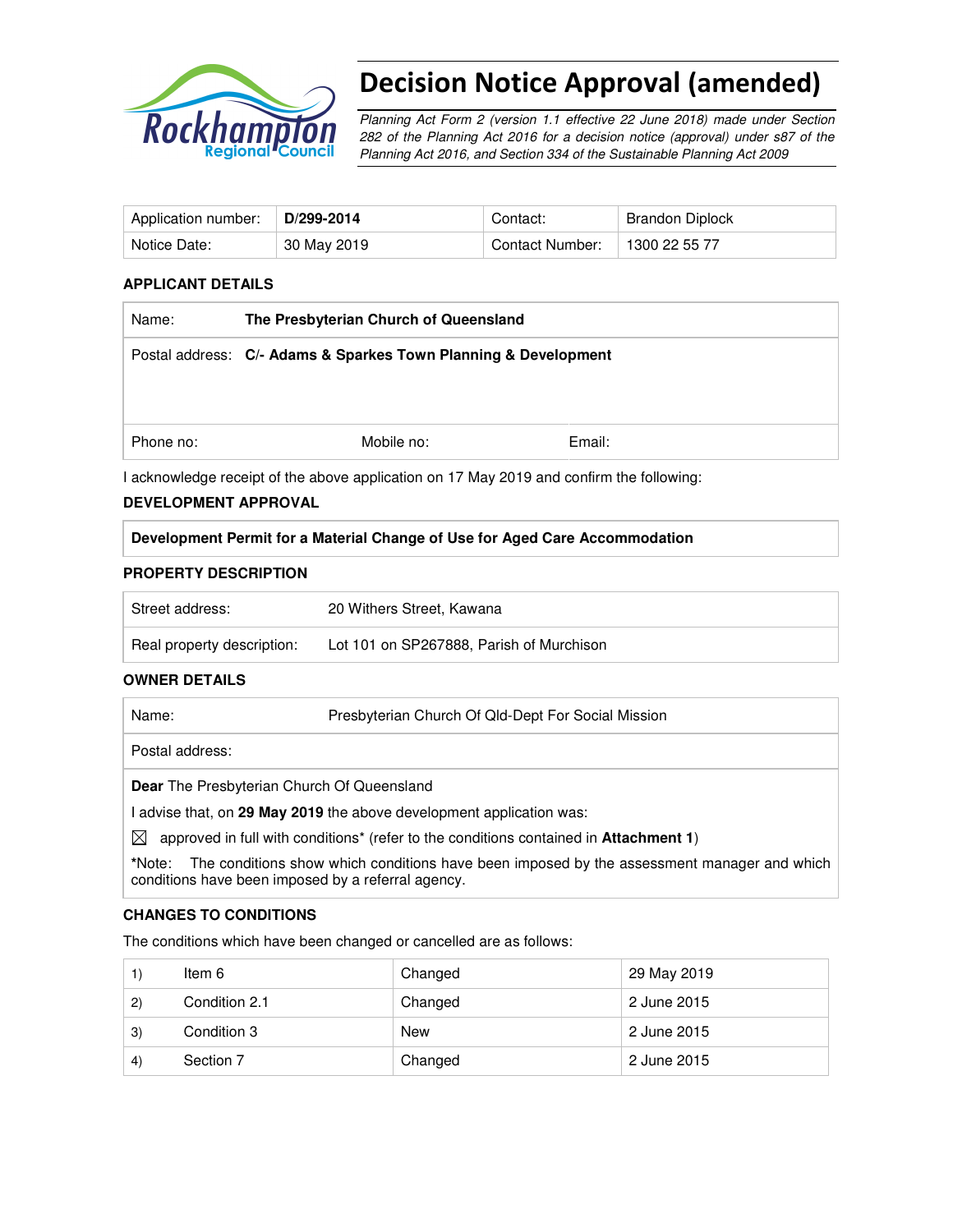### **1. DETAILS OF THE APPROVAL**

|                                                                                                                                                                                                        | <b>Development</b><br><b>Permit</b> | Preliminary<br>Approval |
|--------------------------------------------------------------------------------------------------------------------------------------------------------------------------------------------------------|-------------------------------------|-------------------------|
| Development assessable under the planning scheme, superseded<br>planning scheme, a temporary local planning instrument, a master<br>plan or a preliminary approval which includes a variation approval | ⊠                                   |                         |
| - Material Change of use                                                                                                                                                                               |                                     |                         |

#### **2. CONDITIONS**

This approval is subject to the conditions in Attachment 1.

## **3. FURTHER DEVELOPMENT PERMITS REQUIRED**

Please be advised that the following development permits are required to be obtained before the development can be carried out:

| Type of development permit required | Subject of the required development permit                                                                              |
|-------------------------------------|-------------------------------------------------------------------------------------------------------------------------|
| <b>Operational Works</b>            | Access and Parking Works;<br>Stormwater Works:<br>Site Works:<br>Landscaping Works; and<br>Roof and Allotment Drainage. |
| <b>Building Works</b>               | Demolition Works; and<br><b>Building Works</b>                                                                          |
| Plumbing and Drainage Works         |                                                                                                                         |

## **4. REFERRAL AGENCIES**

The following Referral Agencies were activated by this application.

|              | DEVELOPMENT IMPACTING ON A STATE-CONTROLLED ROAD                                                                                                                                                                                                                                                                                                                                                                                                                                                                                                                                                                         |                                                                      |                       |                                                                                               |  |
|--------------|--------------------------------------------------------------------------------------------------------------------------------------------------------------------------------------------------------------------------------------------------------------------------------------------------------------------------------------------------------------------------------------------------------------------------------------------------------------------------------------------------------------------------------------------------------------------------------------------------------------------------|----------------------------------------------------------------------|-----------------------|-----------------------------------------------------------------------------------------------|--|
| $\mathbf{2}$ | An aspect of development<br>identified in schedule 9 that-<br>is for a purpose mentioned<br>(a)<br>in schedule 9, column 1;<br>and<br>(b)<br>meets or exceeds the<br>threshold-<br>for development in LGA<br>(i)<br>population 1-mentioned<br>in schedule 9, column 2<br>for the purpose; or<br>for development in LGA<br>(ii)<br>population 2-mentioned<br>in schedule 9, column 3<br>for the purpose.<br>However, if the development is<br>for a combination of purposes<br>mentioned in the same item of<br>schedule 9, the threshold is for<br>the combination of purposes and<br>not for each purpose individually. | Department of<br>Infrastructure, Local<br>Government and<br>Planning | Concurrence<br>Agency | Online:<br>www.dilgp.gld.gov.au/MyDAS<br>Postal:<br><b>PO Box 113</b><br>Rockhampton Qld 4700 |  |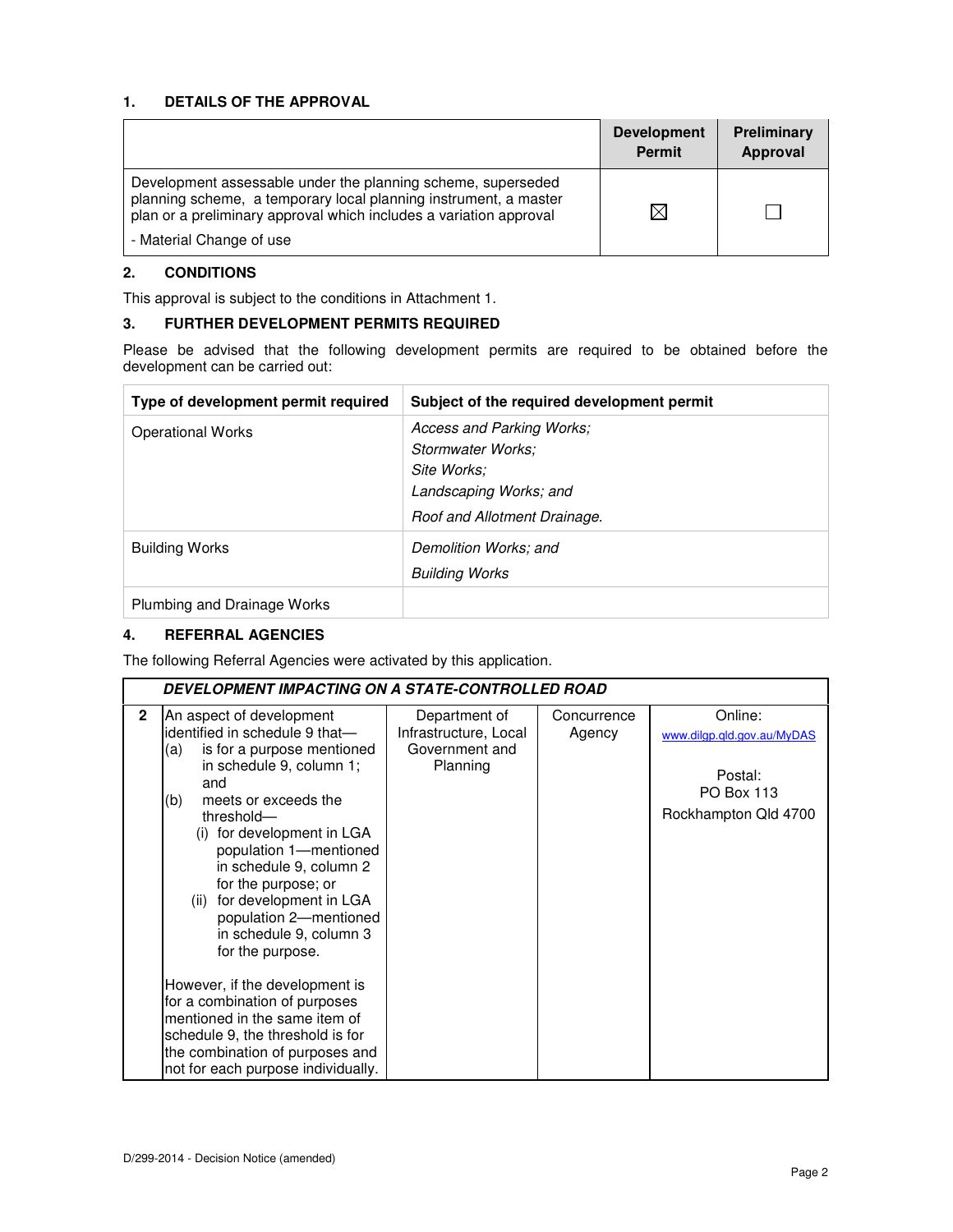### **5. THE APPROVED PLANS**

#### **The approved development must be completed and maintained generally in accordance with the approved drawings and documents:**

| Plan/Document Name                             | Plan/Document Number | Dated            |
|------------------------------------------------|----------------------|------------------|
| <b>Existing Site Plan</b>                      | SD011                | 28 January 2015  |
| Proposed Site Plan                             | SD001                | 4 December 2014  |
| 80 Bed RAC Facility Proposed Floor Plan        | SD002                | 3 December 2014  |
| 80 Bed RAC Facility 3D Views, West Elevation   | SD003                | 3 December 2014  |
| 44 Bed Special Care Facility Ground Floor Plan | SD006                | 3 December 2014  |
| 44 Bed Special Care Facility Upper Floor Plan  | SD007                | 3 December 2014  |
| 44 Bed Special Care Facility Elevations        | <b>SD008</b>         | 3 December 2014  |
| <b>Staging Plan</b>                            | SD 012               | 18 May 2015      |
| Landscape Architecture Intent                  | 7531 L1              | 27 November 2014 |
| Landscape Site Plan                            | 7531 L <sub>2</sub>  | 27 November 2014 |
| Landscape Concept Plan                         | 7531 L3              | 27 November 2014 |
| Landscape Concept Plan                         | 7531 L4              | 27 November 2014 |
| Landscape Concept Plan                         | 7531 L5              | 27 November 2014 |
| Landscape Sections AA BB                       | 7531 L6              | 27 November 2014 |
| Plant Palette - Trees                          | 7531 L7              | 27 November 2014 |
| Plant Palette - Shrubs and Feature Species     | 7531 L8              | 27 November 2014 |
| Plant Palette - Ground Covers                  | 7531 L9              | 27 November 2014 |

#### **6. CURRENCY PERIOD FOR THE APPROVAL**

The currency period will expire on 2 June 2021.

#### **7. STATEMENT OF REASONS**

| Description of the<br>development | The proposed development is for a Material Change of Use for Aged Care<br>Accommodation (extension to currency period)                                                                                                                                                                                                                                                 |  |
|-----------------------------------|------------------------------------------------------------------------------------------------------------------------------------------------------------------------------------------------------------------------------------------------------------------------------------------------------------------------------------------------------------------------|--|
| <b>Reasons for Decision</b>       | The proposed Aged Care Accommodation, subject to the extension of the<br>a)<br>currency period, will remain consistent with the intent of the Low Density<br>Residential Zone;                                                                                                                                                                                         |  |
|                                   | b) The proposal does not compromise the strategic framework in the<br>Rockhampton Region Planning Scheme 2015;                                                                                                                                                                                                                                                         |  |
|                                   | Assessment of the development against the relevant zone purpose,<br>C)<br>planning scheme codes and planning scheme policies demonstrates that<br>the proposed development will not cause significant adverse impacts on<br>surrounding natural environment, built environment and<br>the<br>infrastructure, community facilities, or local character and amenity; and |  |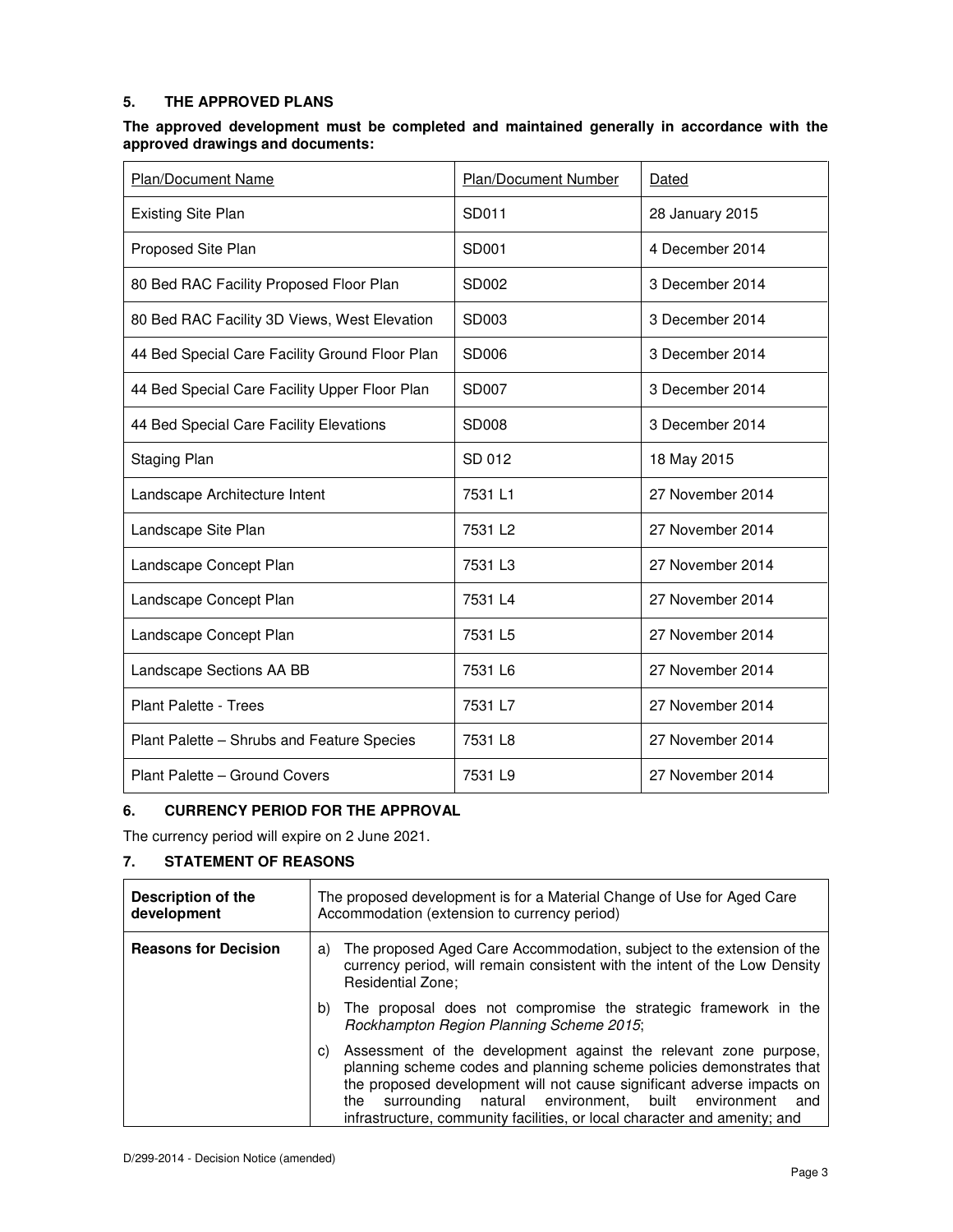|                                            | The proposed development does not compromise the relevant State<br>d)<br>Planning Policy.                                                                                                                                                             |  |  |
|--------------------------------------------|-------------------------------------------------------------------------------------------------------------------------------------------------------------------------------------------------------------------------------------------------------|--|--|
| <b>Assessment</b><br><b>Benchmarks</b>     | The proposed development was assessed against the following assessment<br>benchmarks:                                                                                                                                                                 |  |  |
|                                            | Low Density Residential Zone Code<br>$\bullet$                                                                                                                                                                                                        |  |  |
| <b>Matters prescribed by</b><br>regulation | The State Planning Policy – Part E:<br>$\bullet$<br>The Central Queensland Regional Plan;<br>$\bullet$<br>The Rockhampton Region Planning Scheme 2015; and<br>$\bullet$<br>The common material, being the material submitted with the<br>application. |  |  |

#### **8. RIGHTS OF APPEAL**

The rights of an applicant to appeal to a tribunal or the Planning and Environment Court against a decision about a development application are set out in chapter 6, part 1 of the Planning Act 2016. For particular applications, there may also be a right to make an application for a declaration by a tribunal (see chapter 6, part 2 of the Planning Act 2016).

#### Appeal by an applicant

An applicant for a development application may appeal to the Planning and Environment Court against the following:

- the refusal of all or part of the development application
- a provision of the development approval
- the decision to give a preliminary approval when a development permit was applied for
- a deemed refusal of the development application.

An applicant may also have a right to appeal to the Development tribunal. For more information, see schedule 1 of the Planning Act 2016.

The timeframes for starting an appeal in the Planning and Environment Court are set out in section 229 of the Planning Act 2016.

**Attachment 2** is an extract from the Planning Act 2016 that sets down the applicant's appeal rights and the appeal rights of a submitter.

#### **9. WHEN THE DEVELOPMENT APPROVAL TAKES EFFECT**

This development approval takes effect:

From the time the decision notice is given  $-$  if there is no submitter and the applicant does not appeal the decision to the court.

Or

When the submitter's appeal period ends – if there is a submitter and the applicant does not appeal the decision to the court.

Or

Subject to the decision of the court, when the appeal is finally decided  $-$  if an appeal is made to the court.

#### **10. ORIGINAL DECISION ASSESSMENT MANAGER**

| Name: | Tarnya Fitzgibbon                       |            | Date: 3 June 2015 |  |
|-------|-----------------------------------------|------------|-------------------|--|
|       | <b>MANAGER DEVELOPMENT AND BUILDING</b> |            |                   |  |
| 11.   | <b>ASSESSMENT MANAGER</b>               |            |                   |  |
| Name: | Tarnya Fitzgibbon<br><b>COORDINATOR</b> | Signature: | Date: 30 May 2019 |  |
|       | <b>DEVELOPMENT ASSESSMENT</b>           |            |                   |  |

C/C Department of State Development, Manufacturing, Infrastructure and Planning- RockhamptonSARA@dsdmip.qld.gov.au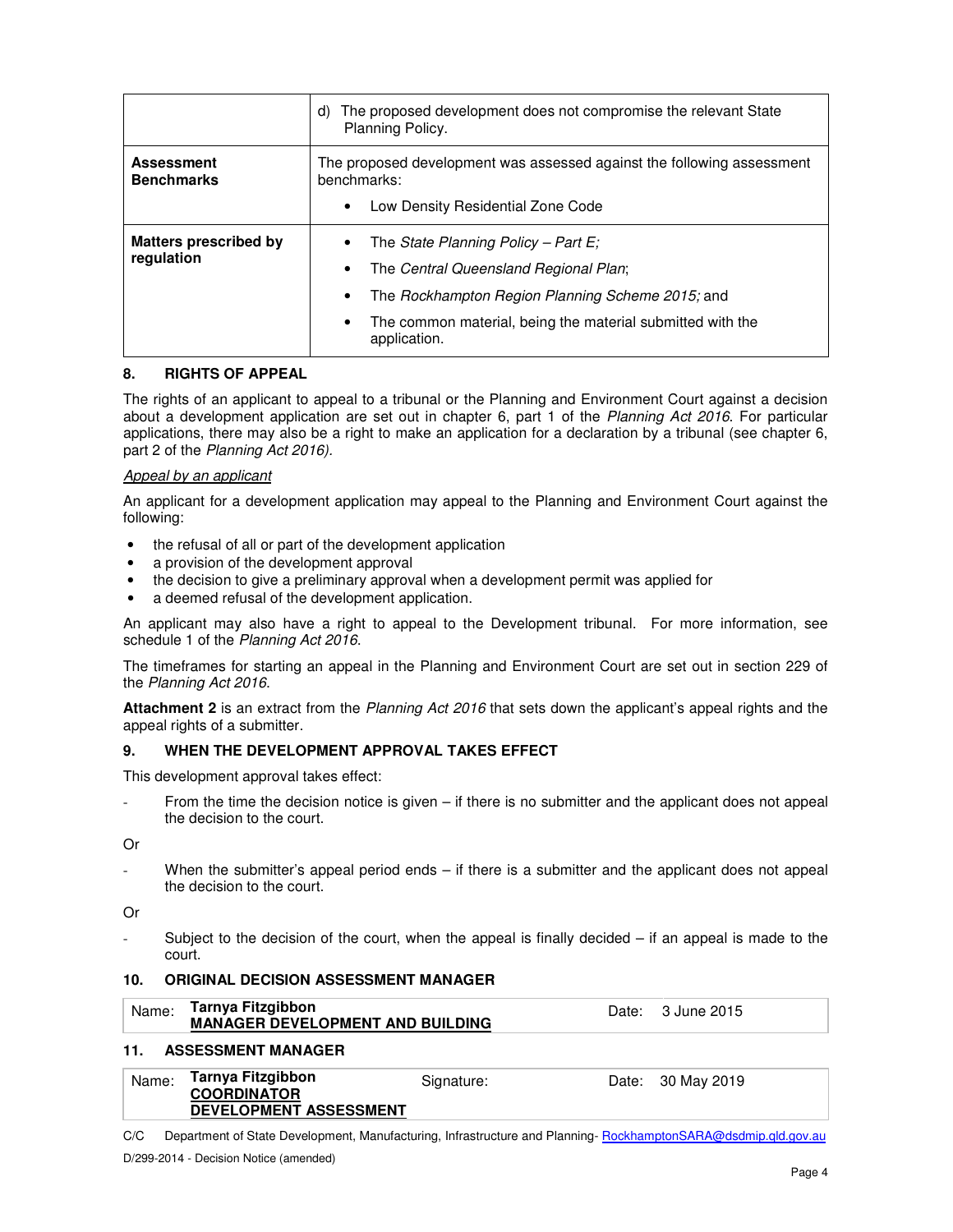#### **Attachment 1 – Conditions of the approval**

**Part 1 – Conditions imposed by the assessment manager** [Note: where a condition is imposed about infrastructure under Chapter 4 of the Planning Act 2016, the relevant provision of the Act under which this condition was imposed must be specified.]

**Part 2 – Conditions required by the referral agency response** 

**Attachment 2—Extract on appeal rights**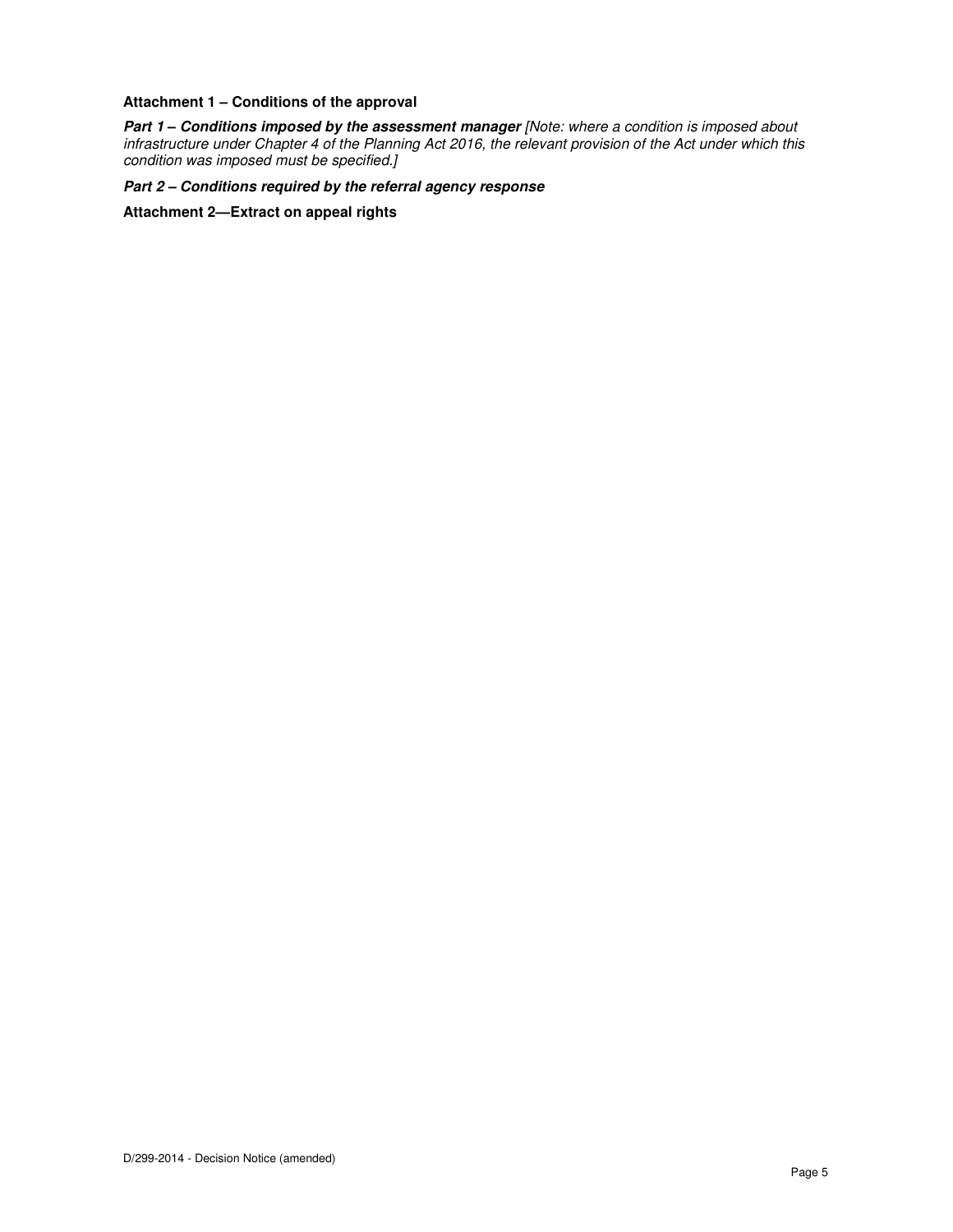

# **Attachment 1 – Part 1**

# **Rockhampton Regional Council Conditions**

PLANNING ACT 2016

# 1.0 ADMINISTRATION

- 1.1 The Developer is responsible for ensuring compliance with this approval and the Conditions of the approval by an employee, agent, contractor or invitee of the Developer.
- 1.2 Where these Conditions refer to "Council" in relation to requiring Council to approve or to be satisfied as to any matter, or conferring on the Council a function, power or discretion, that role of the Council may be fulfilled in whole or in part by a delegate appointed for that purpose by the Council.
- 1.3 All conditions of this approval must be undertaken and completed to the satisfaction of Council, at no cost to Council.
- 1.4 All conditions, works, or requirements of this approval must be undertaken and completed prior to the commencement of the use, unless otherwise stated.
- 1.5 Where applicable, infrastructure requirements of this approval must be contributed to the relevant authorities, at no cost to Council prior to the commencement of the use, unless otherwise stated.
- 1.6 The following further Development Permits must be obtained prior to the commencement of any works associated with their purposes:
	- 1.6.1 Operational Works:
		- (i) Access and Parking Works;
		- (ii) Stormwater Works;
		- (iii) Roof and Allotment Drainage Works;
		- (iv) Site Works; and
		- (v) Landscaping Works.
	- 1.6.2 Plumbing and Drainage Works; and
	- 1.6.3 Building Works.
		- (i) Demolition Works; and
		- (ii) Building Works.
- 1.7 All Development Permits for Operational Works and Plumbing and Drainage Works must be obtained prior to the issue of a Development Permit for Building Works.
- 1.8 Unless otherwise stated, all works must be designed, constructed and maintained in accordance with the relevant Council policies, guidelines and standards.
- 1.9 All engineering drawings/specifications, design and construction works must comply with the requirements of the relevant Australian Standards and must be approved, supervised and certified by a Registered Professional Engineer of Queensland.

### 2.0 APPROVED PLANS AND DOCUMENTS

2.1 The approved development must be completed and maintained generally in accordance with the approved plans and documents, except where amended by the conditions of this permit: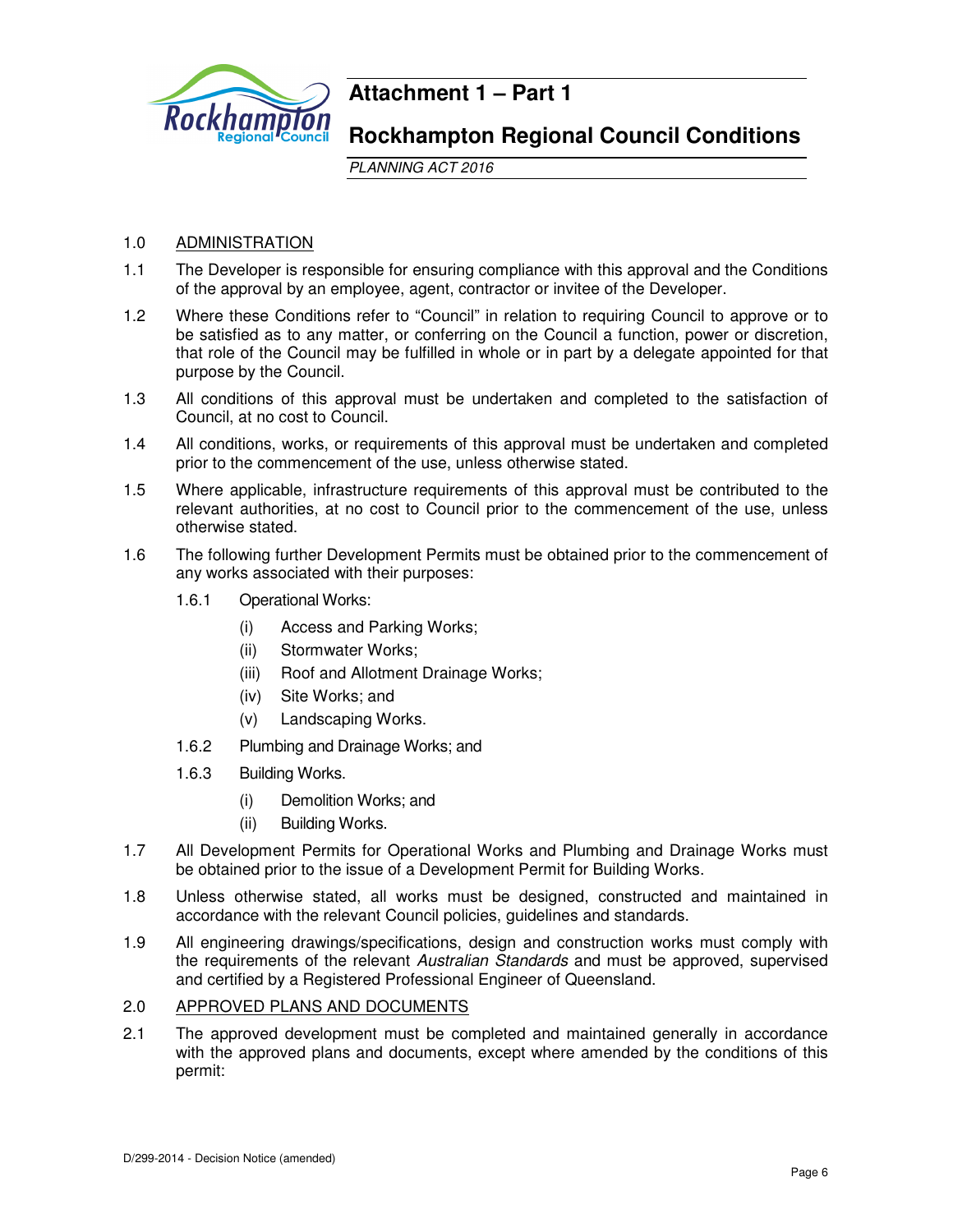| Plan/Document Name                             | Plan/Document<br>Number | Dated            |
|------------------------------------------------|-------------------------|------------------|
| <b>Existing Site Plan</b>                      | SD011                   | 28 January 2015  |
| Proposed Site Plan                             | SD001                   | 4 December 2014  |
| 80 Bed RAC Facility Proposed Floor Plan        | SD002                   | 3 December 2014  |
| 80 Bed RAC Facility 3D Views, West Elevation   | SD003                   | 3 December 2014  |
| 44 Bed Special Care Facility Ground Floor Plan | SD006                   | 3 December 2014  |
| 44 Bed Special Care Facility Upper Floor Plan  | SD007                   | 3 December 2014  |
| 44 Bed Special Care Facility Elevations        | <b>SD008</b>            | 3 December 2014  |
| <b>Staging Plan</b>                            | SD 012                  | 18 May 2015      |
| Landscape Architecture Intent                  | 7531L1                  | 27 November 2014 |
| Landscape Site Plan                            | 7531 L <sub>2</sub>     | 27 November 2014 |
| Landscape Concept Plan                         | 7531 L3                 | 27 November 2014 |
| Landscape Concept Plan                         | 7531 L4                 | 27 November 2014 |
| Landscape Concept Plan                         | 7531 L5                 | 27 November 2014 |
| Landscape Sections AA BB                       | 7531 L6                 | 27 November 2014 |
| <b>Plant Palette - Trees</b>                   | 7531 L7                 | 27 November 2014 |
| Plant Palette - Shrubs and Feature Species     | 7531 L8                 | 27 November 2014 |
| Plant Palette - Ground Covers                  | 7531 L9                 | 27 November 2014 |

- 2.2 Where there is any conflict between the conditions of this approval and the details shown on the approved plans and documents, the conditions of approval must prevail.
- 2.3 Where conditions require the above plans or documents to be amended, the revised document(s) must be submitted for endorsement by Council prior to the submission of a Development Application for Operational Works.

# 3.0 STAGED DEVELOPMENT

- 3.1 This development approval is for a development to be undertaken in two (2) discrete stages, namely:
	- 3.1.1 Forty-four (44) bed Specialist Care Facility, forty-two (42) new parking spaces, Kitchen and Laundry (Stage One); and
	- 3.1.2 Eighty (80) bed Residential Care Facility, ten (10) parking spaces, Maintenance Shed and Storage and Activities hall (Stage Two),

in accordance with the approved plans (refer to condition 2.1).

Stage One must be completed prior to Stage Two.

3.2 Unless otherwise expressly stated, the conditions must be read as being applicable to all stages.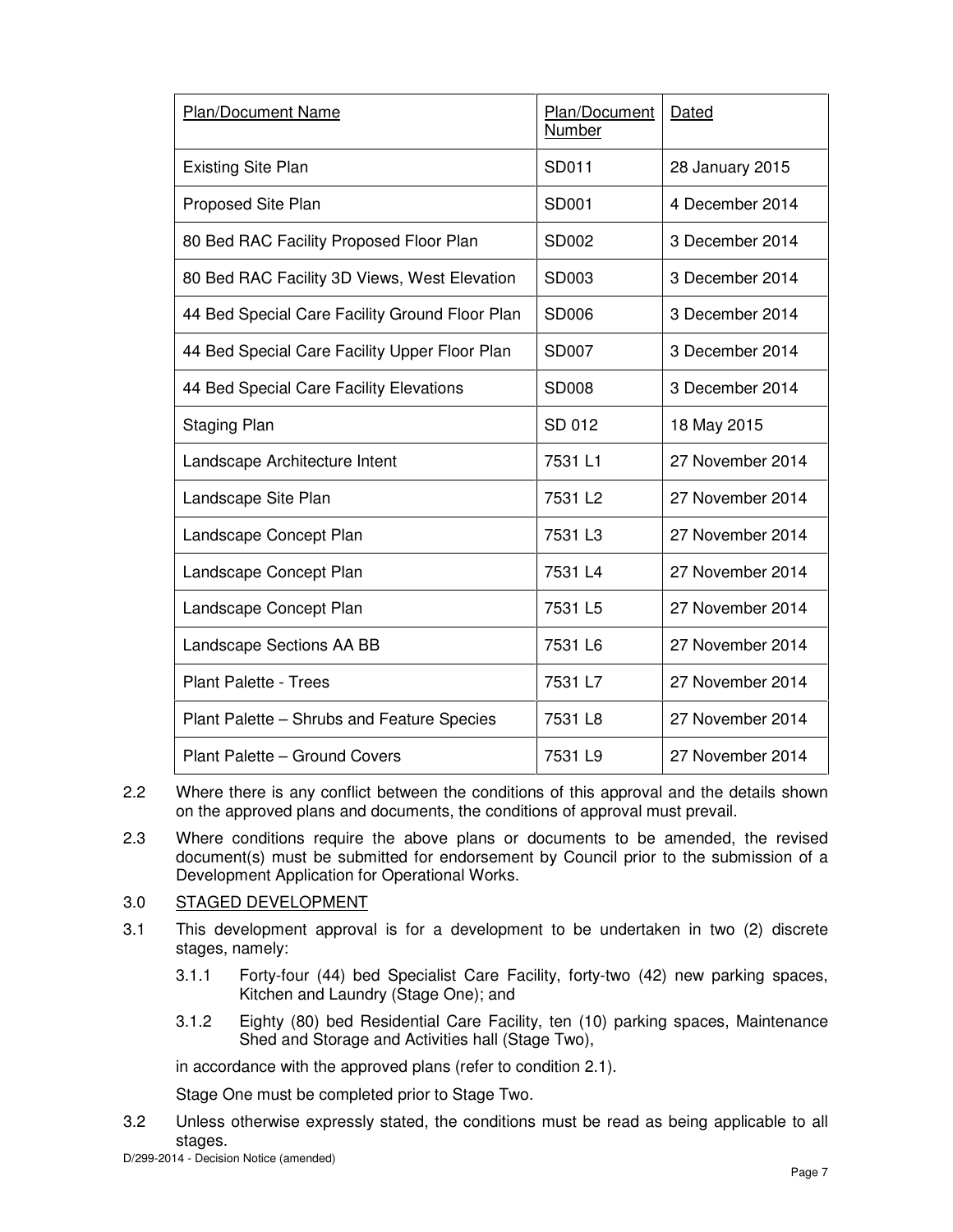# 4.0 ROAD WORKS

4.1 Dedicate as road a three cord truncation to the corner of Farm Street and Withers Street in accordance with the requirements of the Capricorn Municipal Development Guidelines.

# 5.0 ACCESS AND PARKING WORKS

- 5.1 A Development Permit for Operational Works (access and parking works) must be obtained prior to the commencement of any access and parking works on the site.
- 5.2 All works must be designed and constructed in accordance with the approved plans (refer to condition 2.1), Capricorn Municipal Development Guidelines, Australian Standard AS2890 "Parking Facilities" and the provisions of a Development Permit for Operational Works (access and parking works).
- 5.3 All parking spaces, access driveway(s), and vehicular manoeuvring areas associated with this proposed development must be concrete paved or asphalted.
- 5.4 Any redundant vehicular crossovers and driveways must be removed to Council's satisfaction and replaced by Council standard kerb and channel.
- 5.5 The existing access to the development from Alexandra Street must be upgraded to comply with Capricorn Municipal Development Guidelines.

### 6.0 SEWERAGE WORKS

- 6.1 All works must be designed and constructed in accordance with the approved plans (refer to condition 2.1), Capricorn Municipal Development Guidelines, Water Supply (Safety and Reliability) Act, and the Plumbing and Drainage Act.
- 6.2 The development must be connected to Council's reticulated sewerage network.
- 6.3 The existing on-site sewerage main (from Sewer Manhole 5526 to Sewer Manhole 5521) must be made redundant in order to facilitate internal private sewerage connections, once the external house drainage on the north-eastern corner has been redirected to the satisfaction of Council.
- 6.4 The existing sewerage connection point(s) must be retained and upgraded, if necessary, to service the development.
- 6.5 The finished sewerage access chamber surface must be at a sufficient level to avoid ponding of stormwater above the top of the chamber. A heavy duty trafficable lid must be provided in the trafficable area.
- 6.6 Sewer connections located within trafficable areas must be raised or lowered to suit the finished surface levels and must be provided with trafficable lids.

#### 7.0 WATER WORKS

- 7.1 All works must be designed and constructed in accordance with the approved plans (refer to condition 2.1), Capricorn Municipal Development Guidelines, Water Supply (Safety and Reliability) Act and the Plumbing and Drainage Act.
- 7.2 The development must be connected to Council's reticulated water network.
- 7.3 The existing water connection point(s) must be retained and upgraded, if necessary, to service the development.
- 7.4 Water meter boxes located within trafficable areas must be raised or lowered to suit the finished surface level and must be provided with heavy duty trafficable lids.
- 7.5 Adequate domestic and fire fighting protection must be provided to the development and must be certified by a hydraulic engineer or other suitably qualified person.
- 8.0 PLUMBING AND DRAINAGE WORKS
- 8.1 All internal plumbing and sanitary drainage works must be in accordance with regulated work under the Plumbing and Drainage Act.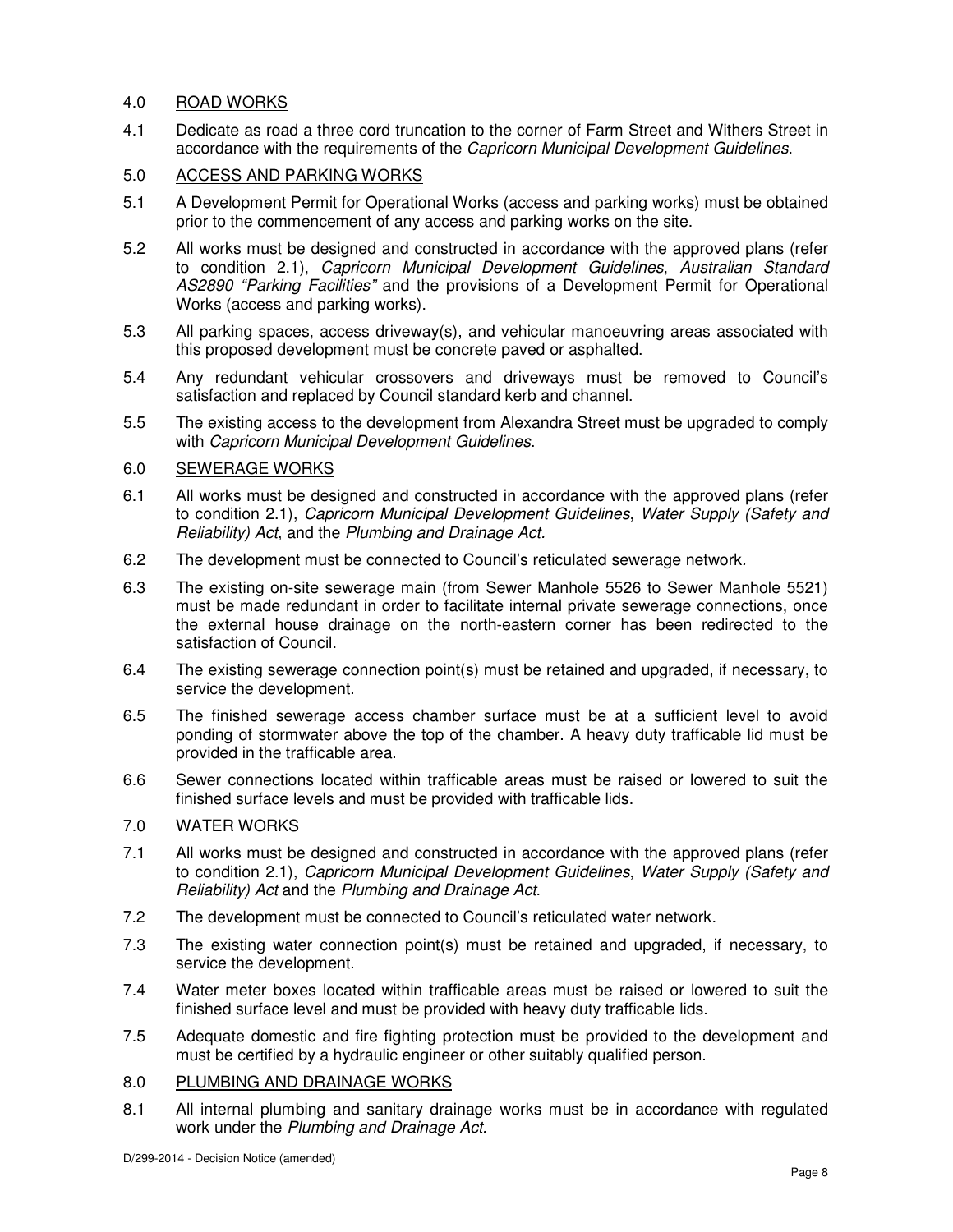- 8.2 Disconnection, alteration or relocation of internal plumbing pipe works and sanitary drainage works associated with the existing buildings and external house drainage (refer to condition 6.3), must be in accordance with regulated work under the Plumbing and Drainage Act.
- 8.3 Internal Plumbing and Sanitary Drainage of existing buildings must be contained within the lot it serves.
- 8.4 Sewerage/Amended Sewerage trade waste permits must be obtained for the discharge of any non-domestic waste into Council's sewerage reticulation. Arrestor traps must be provided where commercial or non-domestic waste water is proposed to be discharged into the system.

### 9.0 STORMWATER WORKS

- 9.1 A Development Permit for Operational Works (stormwater works) must be obtained prior to the commencement of any stormwater works on the site.
- 9.2 All stormwater drainage works must be designed and constructed in accordance with the approved plans (refer to condition 2.1), Queensland Urban Drainage Manual, Capricorn Municipal Development Guidelines, sound engineering practice and the provisions of a Development Permit for Operational Works (stormwater works).
- 9.3 All stormwater must drain to a demonstrated lawful point of discharge and must not adversely affect adjoining land or infrastructure in comparison to the pre-development condition by way of blocking, altering or diverting existing stormwater runoff patterns or have the potential to cause damage to other infrastructure.
- 9.4 The Operational Works (stormwater works) application must include an assessment of how the development meets the stormwater management design objectives in the State Planning Policy 2014.
- 9.5 The proposed development must not increase peak stormwater runoff for a selected range of storm events up to and including the one in one hundred year storm event (100 year Average Recurrence Interval) for the post development condition.
- 9.6 Easements must be provided over all land assessed to be within the one in one hundred year rainfall event (100 year Average Recurrence Interval) inundation area.
- 9.7 The detailed design of the detention basins must include all required safety measures and facilities (for example child proof fences) to ensure the safety of the public and/or tenants (in particular young children). A management plan for the proposed detention basin system must be submitted as part of any application for a Development Permit for Operational Works (stormwater works).

# 10.0 ROOF AND ALLOTMENT DRAINAGE WORKS

- 10.1 A Development Permit for Operational Works (roof and allotment drainage works) must be obtained prior to the commencement of any drainage works on the site.
- 10.2 All roof and allotment drainage must be in accordance with the requirements of the Queensland Urban Drainage Manual and the Capricorn Municipal Development Guidelines.
- 10.3 All roof and allotment drainage must be discharged such that it does not restrict, impair or change the natural flow of runoff water or cause a nuisance to adjoining properties or infrastructure.

### 11.0 SITE WORKS

- 11.1 A Development Permit for Operational Works (site works) must be obtained prior to the commencement of any site works.
- 11.2 Any application for a Development Permit for Operational Works (site works) must be accompanied by an earthworks' plan which clearly identifies the following:
	- 11.2.1 the location of cut and/or fill;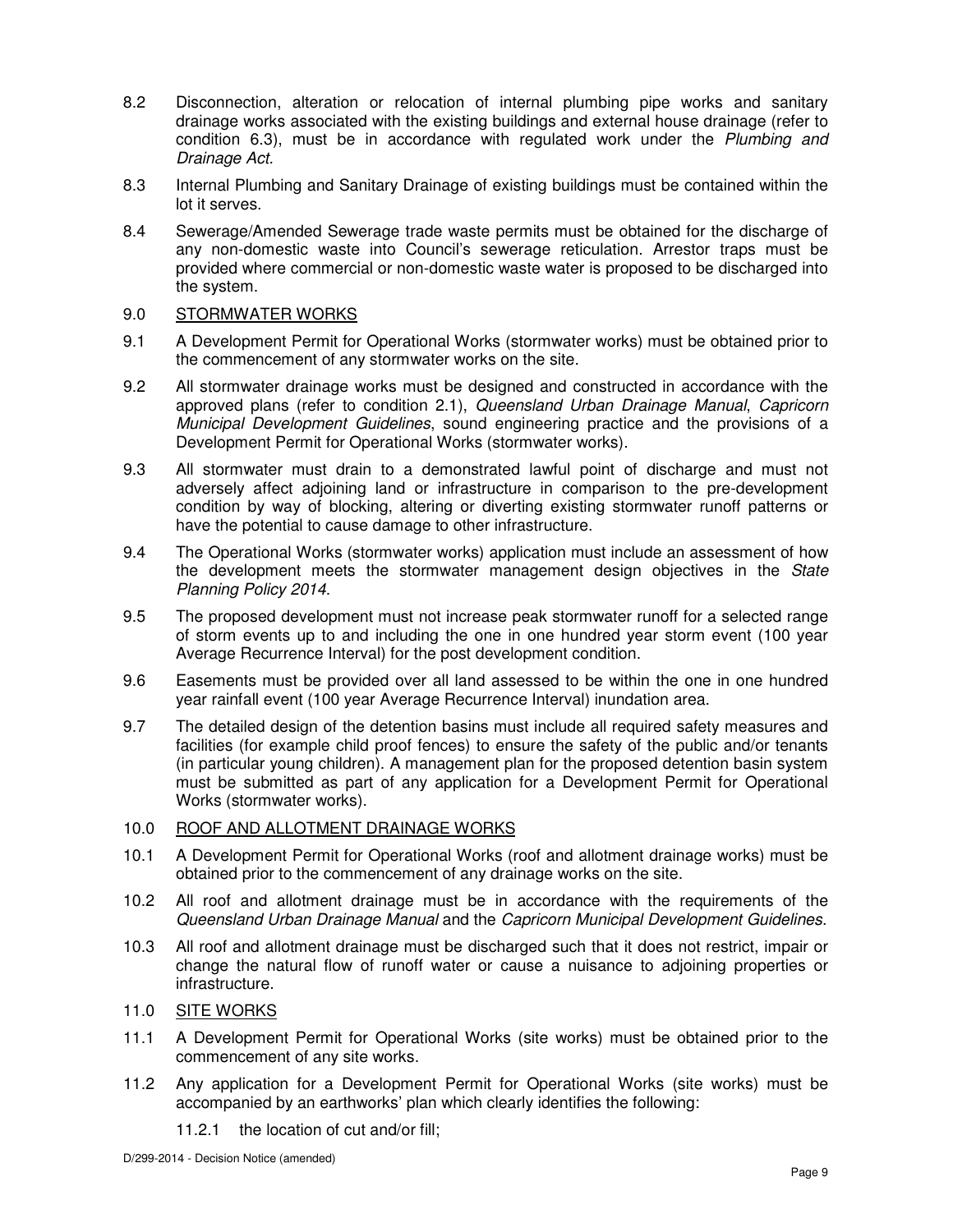- 11.2.2 the type of fill to be used and the manner in which it is to be compacted;
- 11.2.3 the quantum of fill to be deposited or removed and finished cut and/or fill levels;
- 11.2.4 details of any proposed access routes to the site which are intended to be used to transport fill to or from the site; and
- 11.2.5 the maintenance of access roads to and from the site so that they are free of all cut and/or fill material and cleaned as necessary.
- 11.3 All earthworks must be undertaken in accordance with Australian Standards, AS3798 "Guidelines on Earthworks for Commercial and Residential Developments".
- 11.4 Site works must be constructed such that they do not, at any time, in any way restrict, impair or change the natural flow of runoff water, or cause a nuisance or worsening to adjoining properties or infrastructure.
- 11.5 The structural design of all retaining walls above one (1) metre in height must be separately and specifically certified by a Registered Professional Engineer of Queensland as part of the Operational Works submission. A Registered Professional Engineer of Queensland must on completion certify that all works are compliant with the approved design.
- 11.6 All site works must be undertaken to ensure that there is:
	- 11.6.1 no increase in upstream or downstream flood levels for all levels of immunity up to Q100;
	- 11.6.2 no increase in velocity profiles, for which no remedy exists to prevent erosion and/or scouring. In the event that modelling shows non-compliance with the above, works must be undertaken within the system to satisfy the above criteria for development; and
	- 11.6.3 a lawful point of discharge to which the developed flows from the land drain. Easements will be required over any other land to accommodate the flows.

#### 12.0 BUILDING WORKS

- 12.1 The existing cottages and building/s in the development area on the subject land must be demolished prior to the commencement of the use and a Development Permit for Building Works (demolition) must be obtained prior to the commencement of demolition works on the site.
- 12.2 Any lighting devices associated with the development, such as sensory lighting, must be positioned on the site and shielded so as not to cause glare or other nuisance to nearby residents and motorists. Night lighting must be designed, constructed and operated in accordance with Australian Standard AS4282 "Control of the obtrusive effects of outdoor lighting".
- 12.3 A minimum 1.8 metre high acoustic screen fence must be provided along the Alexandra Street frontage of the development site.
- 12.4 Impervious paved waste storage area/s must be provided in accordance with the Environmental Protection Regulation 2008 and must be:
	- 12.4.1 designed and located so as not to cause a nuisance to neighbouring properties;
	- 12.4.2 aesthetically screened from any road frontage or adjoining property; and
	- 12.4.3 surrounded by at least a 1.8 metre high screen fence that obstructs from view the contents of the waste storage area by any member of the public from any public place;
- 13.0 LANDSCAPING WORKS
- 13.1 A Development Permit for Operational Works (landscaping works) must be obtained prior to the commencement of any landscaping works on the site.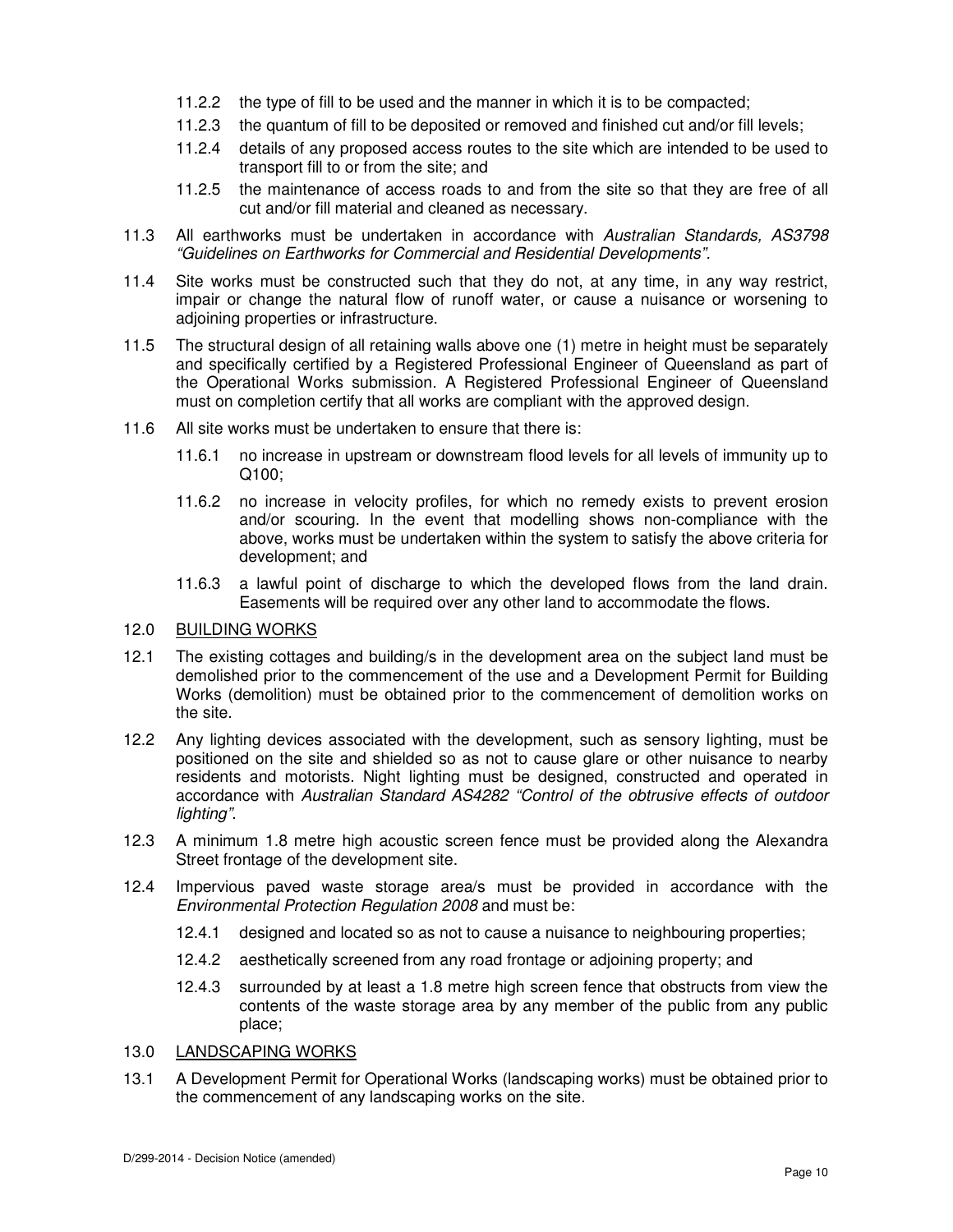- 13.2 All landscaping must be constructed and/or established, in accordance with the requirements of the Development Permit for Operational Works (landscaping works), prior to the commencement of the use.
- 13.3 Any application for a Development Permit for Operational Works (landscaping works) must be generally in accordance with the approved plans (refer to condition 2.1) and must include, but is not limited to, the following:
	- 13.3.1 A plan documenting the "Extent of Works" and supporting documentation that includes:
		- (i) location and name of existing trees, including those to be retained (the location of the trees must be overlayed or be easily compared with the proposed development design);
		- (ii) the extent of soft and hard landscape proposed;
		- (iii) important spot levels and/or contours. The levels of the trees to be retained must be provided in relation to the finished levels of the proposed buildings and works;
		- (iv) underground and overhead services;
		- (v) typical details of critical design elements (stabilisation of batters, retaining walls, trees in car park areas, fences);
		- (vi) details of landscape structures including areas of deep planting; and
		- (vii) specification notes on mulching and soil preparation.
	- 13.3.2 A "Planting Plan" and supporting documentation that includes:
		- (i) landscape areas predominantly containing plant species that are locally native to the Central Queensland region due to their low water dependency;
		- (ii) trees, shrubs and groundcovers to all areas to be landscaped;
		- (iii) position and canopy spread of all trees and shrubs;
		- (iv) the extent and type of works (inclusive but not limited to paving, fences and garden bed edging). All plants must be located within an edged garden; and
		- (v) a plant schedule with the botanic and common names, total plant numbers and pot sizes at the time of planting.
- 13.4 Large trees must not be planted within one (1) metre of the centreline of any sewerage infrastructure; small shrubs and groundcover are acceptable.
- 13.5 Landscaping, or any part thereof, upon reaching full maturity, must not:
	- (i) obstruct sight visibility zones as defined in the Austroads 'Guide to Traffic Engineering Practice' series of publications;
	- (ii) adversely affect any road lighting or public space lighting; or
	- (iii) adversely affect any Council infrastructure, or public utility plant.

The landscaped areas must be subject to an ongoing maintenance and replanting programme.

- 13.6 The private open space of each unit must be screened to Council's satisfaction with mature vegetation to prevent viewing of the private open space from a public space and adjoining properties.
- 14.0 ELECTRICITY AND TELECOMMUNICATIONS
- 14.1 Underground electricity and telecommunication connections must be provided to the proposed development to the standards of the relevant authorities.
- 14.2 Evidence must be provided of a Telecommunications Infrastructure Provisioning Confirmation and Certificate of Electricity Supply with the relevant service providers to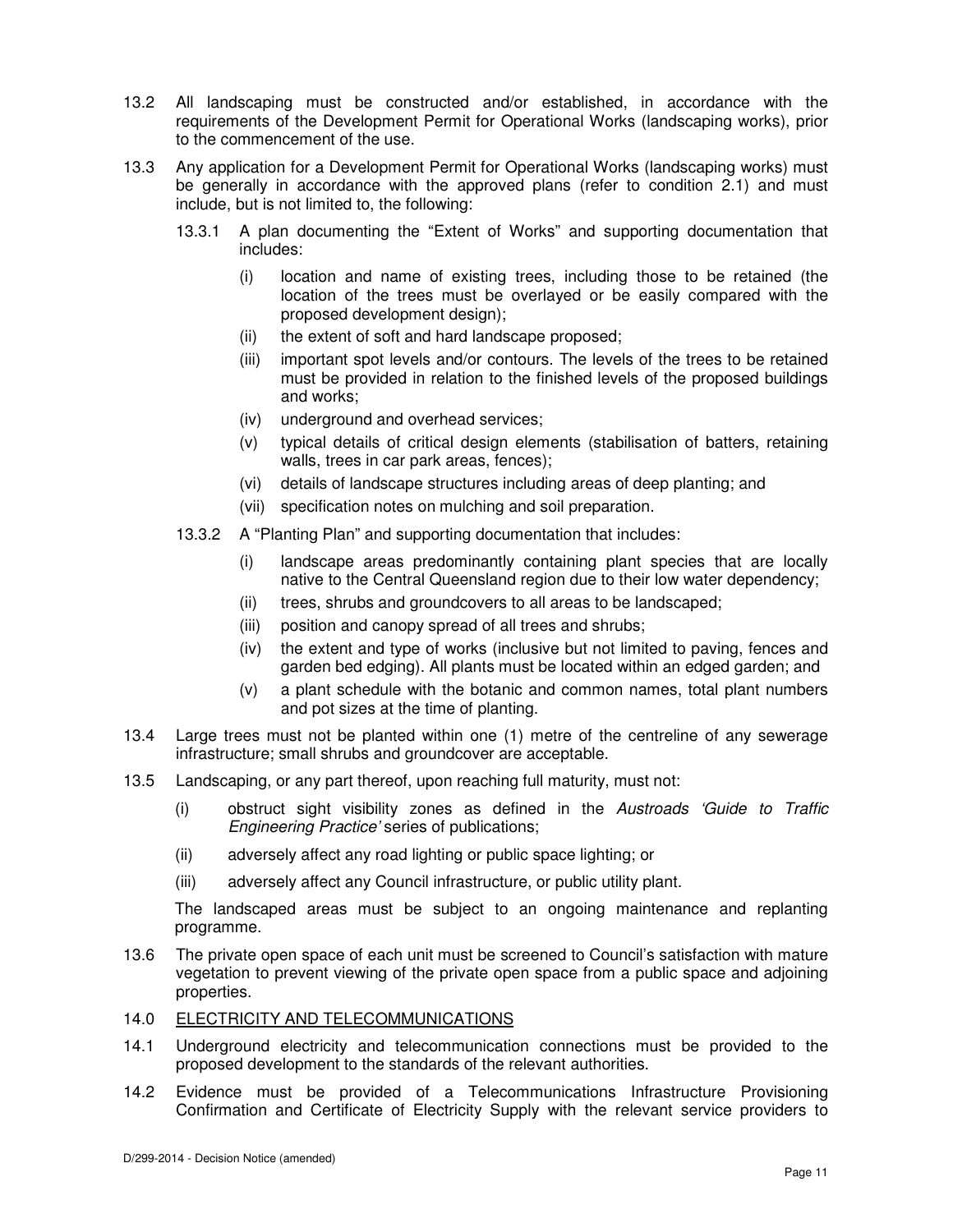provide the use with telecommunication and live electricity connections, in accordance with the requirements of the relevant authorities prior to the commencement of the use.

### 15.0 ASSET MANAGEMENT

- 15.1 Any alteration necessary to electricity, telephone, water mains, sewerage mains, and/or public utility installations resulting from the development or in connection with the development, must be at full cost to the Developer.
- 15.2 Any damage to existing kerb and channel, pathway or roadway (including removal of concrete slurry from public land, pathway, roads, kerb and channel and stormwater gullies and drainage lines) which may occur during any works carried out in association with the approved development must be repaired. This must include the reinstatement of the existing traffic signs and pavement markings which may have been removed.

### 16.0 ENVIRONMENTAL

16.1 When requested by Council, noise monitoring must be undertaken and recorded within three (3) months, to investigate any genuine complaint of nuisance caused by noise. The monitoring data, an analysis of the data and a report, including noise mitigation measures, must be provided to Council within fourteen (14) days of the completion of the investigation. Council may require any noise mitigation measures identified in the assessment to be implemented within appropriate timeframes. Noise measurements must be compared with the acoustic quality objectives specified in the most recent edition of the *Environmental* Protection (Noise) Policy.

### 17.0 OPERATING PROCEDURES

- 17.1 All construction materials, waste, waste skips, machinery and contractors' vehicles must be located and stored or parked within the site. No storage of materials, parking of construction machinery or contractors' vehicles will be permitted in Alexandra Street, Farm Street or Withers Street.
- 17.2 All waste storage areas must be:
	- 17.2.1 kept in a clean and tidy condition; and
	- 17.2.2 maintained in accordance with Environmental Protection Regulation 2008.

# ADVISORY NOTES

#### NOTE 1. Aboriginal Cultural Heritage

It is advised that under section 23 of the Aboriginal Cultural Heritage Act 2003, a person who carries out an activity must take all reasonable and practicable measures to ensure the activity does not harm Aboriginal Cultural Heritage (the "cultural heritage duty of care"). Maximum penalties for breaching the duty of care are listed in the Aboriginal Cultural Heritage legislation. The information on Aboriginal Cultural Heritage is available on the Department of Aboriginal and Torres Strait Islander and Multicultural Affairs website www.datsima.qld.gov.au

#### NOTE 2. Asbestos Removal

Any demolition and/or removal works involving asbestos materials must be undertaken in accordance with the requirements of the Work Health and Safety Act 2011 and Public Health Act 2005.

# NOTE 3. General Environmental Duty

General environmental duty under the *Environmental Protection Act* 1994 prohibits unlawful environmental nuisance caused by noise, aerosols, particles, dust, ash, fumes, light, odour or smoke beyond the boundaries of the property during all stages of the development including earthworks, construction and operation.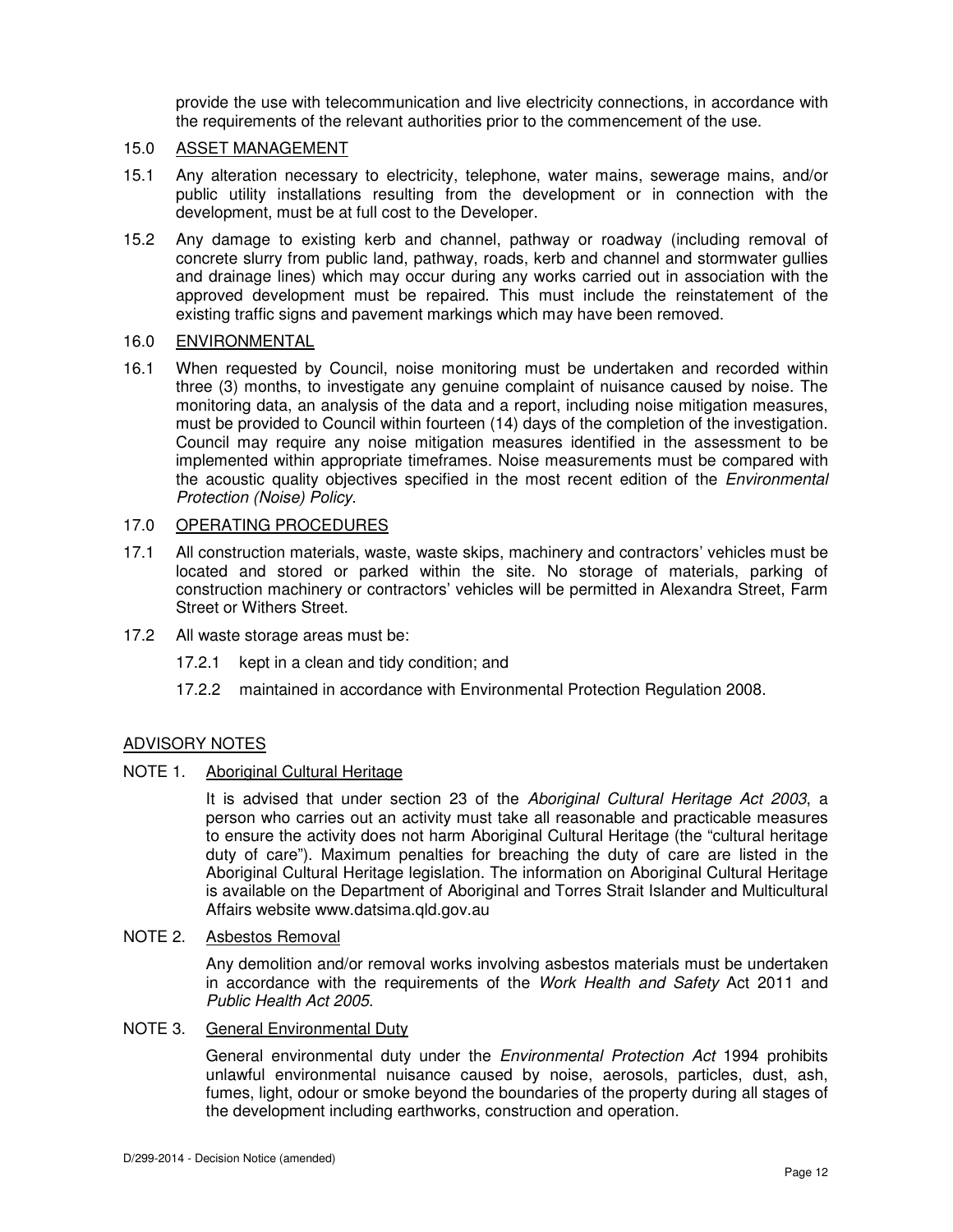### NOTE 4. Licensable Activities

Should an activity licensable by Rockhampton Regional Council be proposed for the premises, Council's Environment and Public Health Unit should be consulted to determine whether any approvals are required. Such activities may include storage of flammable and combustible liquid and environmentally relevant activities such as motor vehicle workshop operations. Approval for such activities is required before 'fitout' and operation.

## NOTE 5. General Safety Of Public During Construction

The Work Health and Safety Act 2011 and Manual of Uniform Traffic Control Devices must be complied with in carrying out any construction works, and to ensure safe traffic control and safe public access in respect of works being constructed on a road.

## NOTE 6. Infrastructure Charges Notice

This application is subject to infrastructure charges in accordance with Council policies. The charges are presented on an Infrastructure Charges Notice.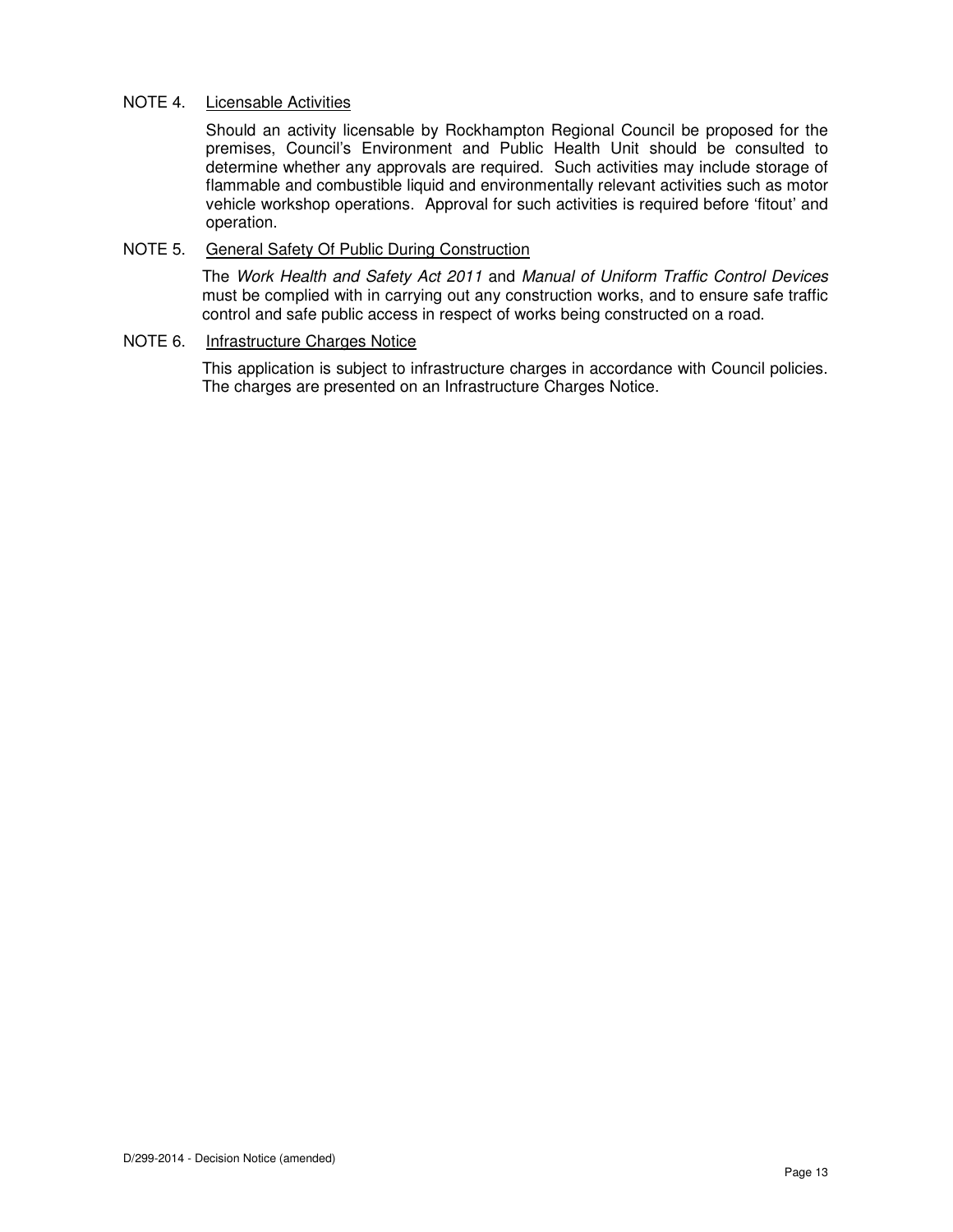

# **Attachment 1 – Part 2 Referral Agency Conditions – Department of Infrastructure, Local Government and Planning**

PLANNING ACT 2016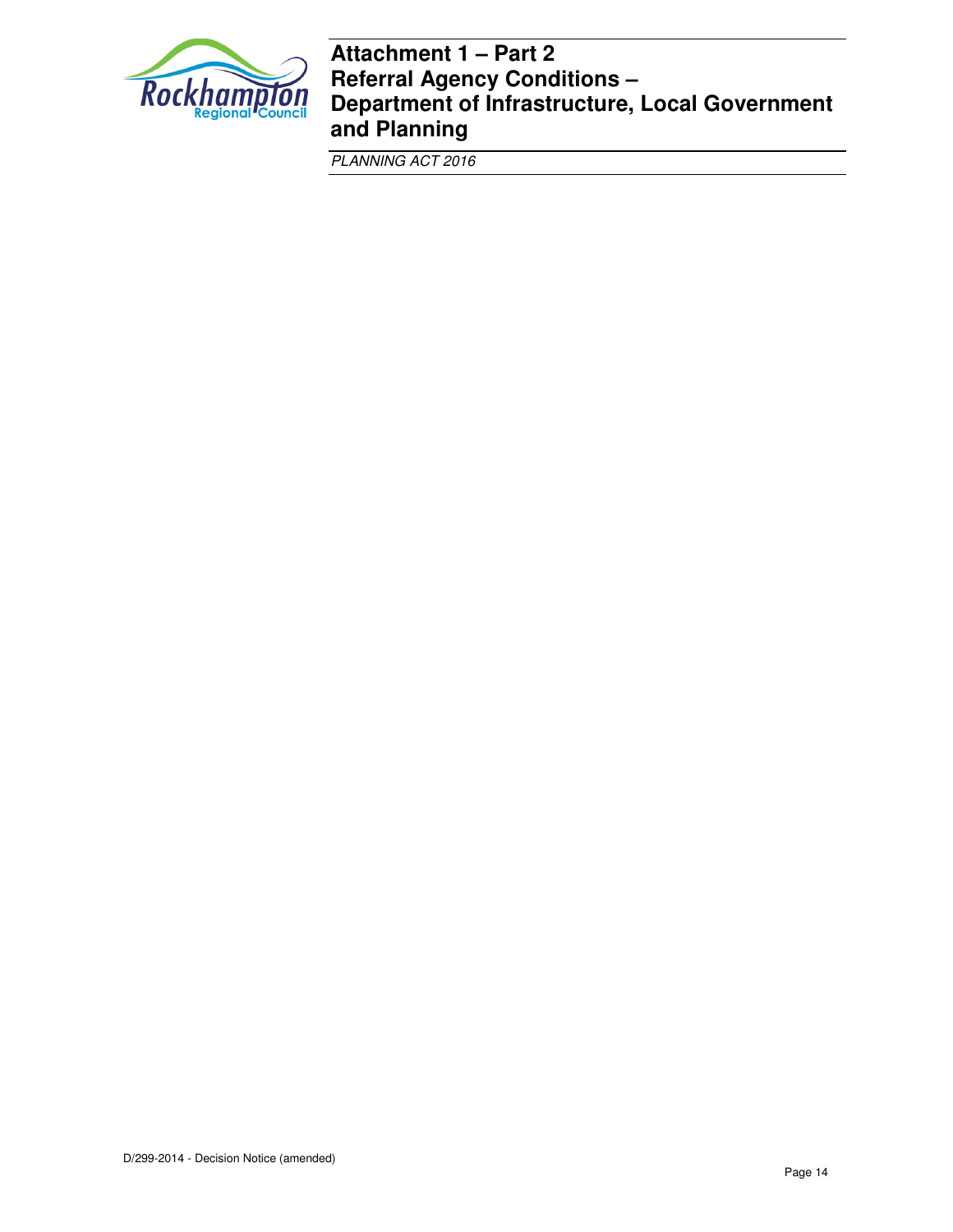

# **Attachment 2 - Appeal Rights**

PLANNING ACT 2016

The following is an extract from the Planning Act 2016 (Chapter 6)

#### **Appeal rights**

#### **229 Appeals to tribunal or P&E Court**

- (1) Schedule 1 states—
	- (a) matters that may be appealed to— (i) either a tribunal or the P&E Court; or (ii) only a tribunal; or (iii) only the P&E Court; and
	- (b) the person—
		- (i) who may appeal a matter (the **appellant**); and (ii) who is a respondent in an appeal of the matter; and (iii) who is a co-respondent in an appeal of the matter; and
		- (iv) who may elect to be a co-respondent in an appeal of the matter.
- (2) An appellant may start an appeal within the appeal period.
- (3) The **appeal period** is—
	- (a) for an appeal by a building advisory agency—10 business days after a decision notice for the decision is given to the agency or
	- (b) for an appeal against a deemed refusal—at any time after the deemed refusal happens; or
	- (c) for an appeal against a decision of the Minister, under chapter 7, part 4, to register premises or to renew the registration of premises—20 business days after a notice is published under section 269(3)(a) or (4); or
	- (d) for an appeal against an infrastructure charges notice— 20 business days after the infrastructure charges notice is given to the person; or
	- (e) for an appeal about a deemed approval of a development application for which a decision notice has not been given—30 business days after the applicant gives the deemed approval notice to the assessment manager; or
	- (f) for any other appeal—20 business days after a notice of the decision for the matter, including an enforcement notice, is given to the person.
	- Note—

See the P&E Court Act for the court's power to extend the appeal period.

- (4) Each respondent and co-respondent for an appeal may be heard in the appeal.
- (5) If an appeal is only about a referral agency's response, the assessment manager may apply to the tribunal or P&E Court to withdraw from the appeal.
- (6) To remove any doubt, it is declared that an appeal against an infrastructure charges notice must not be about—
	- (a) the adopted charge itself; or
	- (b) for a decision about an offset or refund—
		- (i) the establishment cost of trunk infrastructure identified in a LGIP; or
	- (ii) the cost of infrastructure decided using the method included in the local government's charges resolution.

#### **230 Notice of appeal**

- (1) An appellant starts an appeal by lodging, with the registrar of the tribunal or P&E Court, a notice of appeal that— (a) is in the approved form; and
	- (b) succinctly states the grounds of the appeal.
- (2) The notice of appeal must be accompanied by the required fee.
- (3) The appellant or, for an appeal to a tribunal, the registrar must, within the service period, give a copy of the notice of appeal to-
	- (a) the respondent for the appeal; and
	- (b) each co-respondent for the appeal; and
- (c) for an appeal about a development application under schedule 1, table 1, item 1—each principal submitter for the development application; and
- (d) for an appeal about a change application under schedule 1, table 1, item 2—each principal submitter for the change application; and
- (e) each person who may elect to become a co-respondent for the appeal, other than an eligible submitter who is not a principal submitter in an appeal under paragraph (c) or (d); and
- (f) for an appeal to the P&E Court—the chief executive; and
- (g) for an appeal to a tribunal under another Act—any other
- person who the registrar considers appropriate.

#### (4) The **service period** is—

- (a) if a submitter or advice agency started the appeal in the P&E Court-2 business days after the appeal is started; or
- (b) otherwise—10 business days after the appeal is started.
- (5) A notice of appeal given to a person who may elect to be a co-respondent must state the effect of subsection
- (6) A person elects to be a co-respondent by filing a notice of election, in the approved form, within 10 business days after the notice of appeal is given to the person*.*

#### **231 Other appeals**

- (1) Subject to this chapter, schedule 1 and the P&E Court Act, unless the Supreme Court decides a decision or other matter under this Act is affected by jurisdictional error, the decision or matter is non-appealable.
- (2) The Judicial Review Act 1991, part 5 applies to the decision or matter to the extent it is affected by jurisdictional error.
- (3) A person who, but for subsection (1) could have made an application under the Judicial Review Act 1991 in relation to the decision or matter, may apply under part 4 of that Act for a statement of reasons in relation to the decision or matter.
- (4) In this section— **decision** includes—
	- (a) conduct engaged in for the purpose of making a decision; and
	- (b) other conduct that relates to the making of a decision; and
	- (c) the making of a decision or the failure to make a decision; and
	- (d) a purported decision; and
	- (e) a deemed refusal.
- **non-appealable**, for a decision or matter, means the decision or matter—
	- (a) is final and conclusive; and
	- (b) may not be challenged, appealed against, reviewed, quashed, set aside or called into question in any other way under the Judicial Review Act 1991 or otherwise, whether by the Supreme Court, another court, a tribunal or another entity; and
	- (c) is not subject to any declaratory, injunctive or other order of the Supreme Court, another court, a tribunal or another entity on any ground.

#### **232 Rules of the P&E Court**

- (1) A person who is appealing to the P&E Court must comply with the rules of the court that apply to the appeal.
- (2) However, the P&E Court may hear and decide an appeal even if the person has not complied with rules of the P&E Court.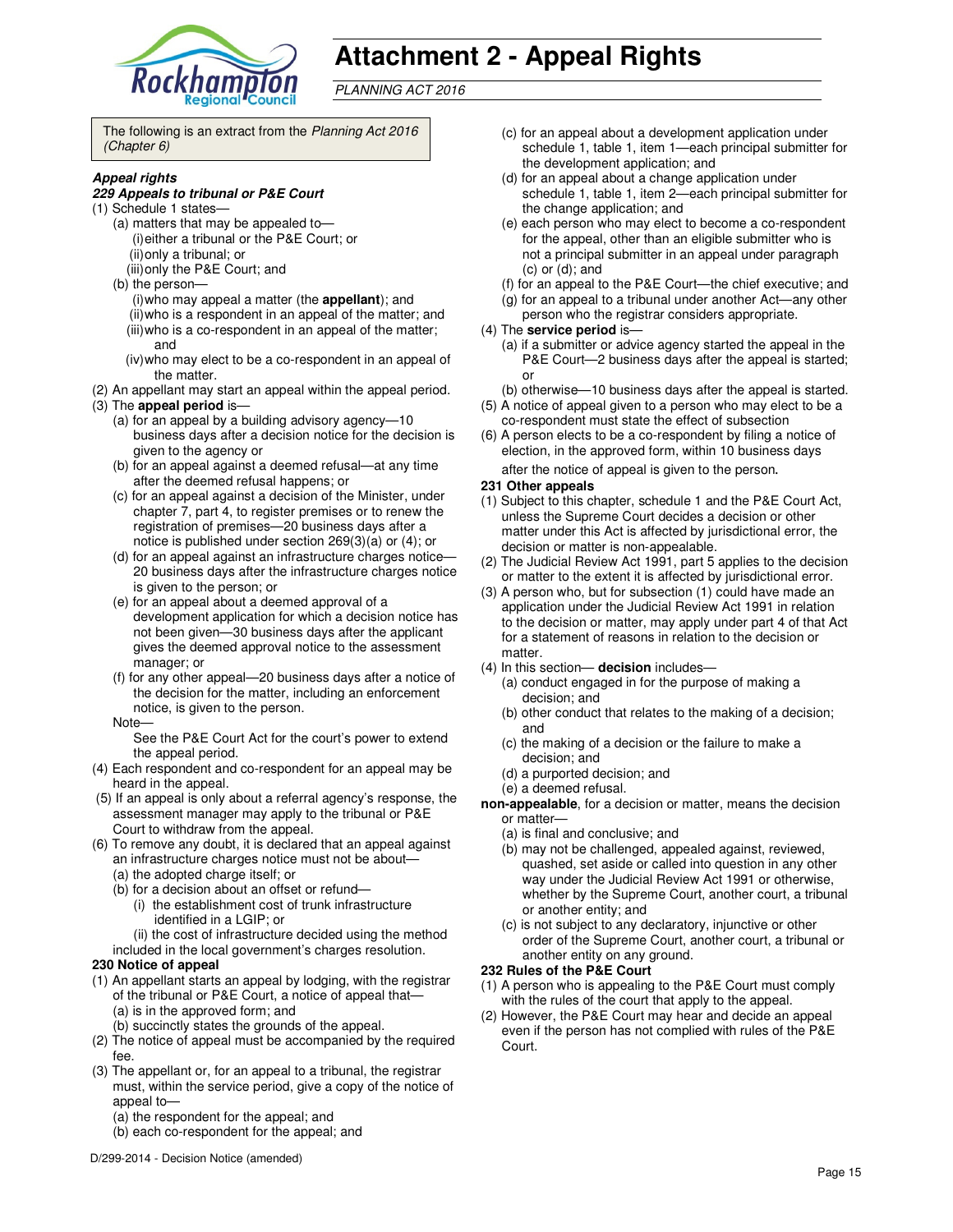

# **Appeal Rights**

PLANNING ACT 2016

## **Schedule 1**

#### **Appeals section 229 1 Appeal rights and parties to appeals**

- (1) Table 1 states the matters that may be appealed to—(a) the P&E court; or (b) a tribunal.
- (2) However, table 1 applies to a tribunal only if the matter involves—
	- (a) the refusal, or deemed refusal of a development application, for—
	- (i) a material change of use for a classified building; or
	- (ii) operational work associated with building work, a retaining wall, or a tennis court; or (b) a provision of a development approval for—
	- (i) a material change of use for a classified building; or
- (ii) operational work associated with building work, a retaining wall, or a tennis court; or
	- (c) if a development permit was applied for—the decision to give a preliminary approval for—
		- (i) a material change of use for a classified building; or
		- (ii) operational work associated with building work, a retaining wall, or a tennis court; or
	- (d) a development condition if—
		- (i) the development approval is only for a material change of use that involves the use of a building classified under the Building Code as a class 2 building; and
		- (ii) the building is, or is proposed to be, not more than 3 storeys; and
		- (iii) the proposed development is for not more than 60 sole-occupancy units; or
	- (e) a decision for, or a deemed refusal of, an extension application for a development approval that is only for a material change of use of a classified building; or
	- (f) a decision for, or a deemed refusal of, a change application for a development approval that is only for a material change of use of a classified building; or
	- (g) a matter under this Act, to the extent the matter relates to—
		- (i) the Building Act, other than a matter under that Act that may or must be decided by the Queensland Building and Construction Commission; or
		- (ii) the Plumbing and Drainage Act, part 4 or 5; or
	- (h) a decision to give an enforcement notice in relation to a matter under paragraphs (a) to (g); or
	- (i) a decision to give an infrastructure charges notice; or
	- (j) the refusal, or deemed refusal, of a conversion application; or
	- (k) a matter that, under another Act, may be appealed to the tribunal; or
	- (l) a matter prescribed by regulation.
- (3) Also, table 1 does not apply to a tribunal if the matter
- involves—
	- (a) for a matter in subsection  $(2)(a)$  to  $(d)$ 
		- (i) a development approval for which the development application required impact assessment; and
		- (ii) a development approval in relation to which the assessment manager received a properly made submission for the development application; or
	- (b) a provision of a development approval about the identification or inclusion, under a variation approval, of a matter for the development.
- (4) Table 2 states the matters that may be appealed only to the P&E Court.
- (5) Table 3 states the matters that may be appealed only to the tribunal.
- (6) In each table—
	- (a) column 1 states the appellant in the appeal; and
	- (b) column 2 states the respondent in the appeal; and
	- (c) column 3 states the co-respondent (if any) in the appeal; and
	- (d) column 4 states the co-respondents by election (if any) in the appeal.
- (7) If the chief executive receives a notice of appeal under section 230(3)(f), the chief executive may elect to be a corespondent in the appeal.

| Table 1<br>Appeals to the P&E Court and, for certain matters, to a tribunal                                                                                                                                                                                                                                                                    |                                   |                                                                          |                                                                                               |
|------------------------------------------------------------------------------------------------------------------------------------------------------------------------------------------------------------------------------------------------------------------------------------------------------------------------------------------------|-----------------------------------|--------------------------------------------------------------------------|-----------------------------------------------------------------------------------------------|
| 1. Development applications<br>An appeal may be made against-<br>(a) the refusal of all or part of the development application; or<br>(b) the deemed refusal of the development application; or<br>(c) a provision of the development approval; or<br>(d) if a development permit was applied for—the decision to give a preliminary approval. |                                   |                                                                          |                                                                                               |
| Column 1<br>Appellant                                                                                                                                                                                                                                                                                                                          | Column <sub>2</sub><br>Respondent | Column 3<br>Co-respondent                                                | Column 4<br>Co-respondent by election                                                         |
| The applicant                                                                                                                                                                                                                                                                                                                                  | The assessment<br>manager         | (if any)<br>If the appeal is about<br>a concurrence<br>agency's referral | (if any)<br>1 A concurrence agency that is<br>not a co-respondent<br>2 If a chosen Assessment |

response—the

manager is the respondent-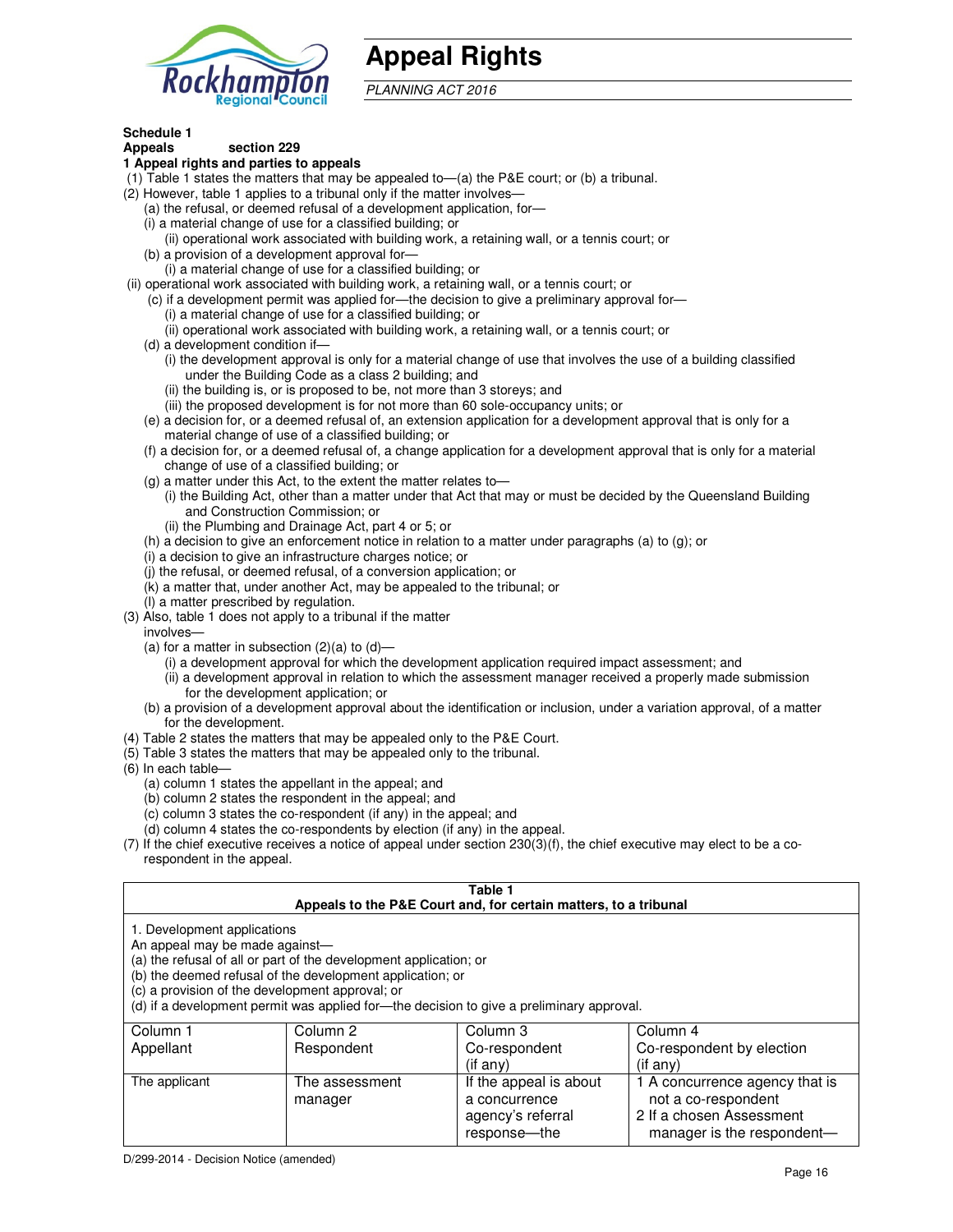| Table 1<br>Appeals to the P&E Court and, for certain matters, to a tribunal                                                                                                                                                                                                                                                                                                                                                                                                                                                                                                                                                                                                                                                                                                                                                                                                                                                                                       |                                   |                                                                 |                                                                                                                                                                                                                                                                                                                                                 |
|-------------------------------------------------------------------------------------------------------------------------------------------------------------------------------------------------------------------------------------------------------------------------------------------------------------------------------------------------------------------------------------------------------------------------------------------------------------------------------------------------------------------------------------------------------------------------------------------------------------------------------------------------------------------------------------------------------------------------------------------------------------------------------------------------------------------------------------------------------------------------------------------------------------------------------------------------------------------|-----------------------------------|-----------------------------------------------------------------|-------------------------------------------------------------------------------------------------------------------------------------------------------------------------------------------------------------------------------------------------------------------------------------------------------------------------------------------------|
|                                                                                                                                                                                                                                                                                                                                                                                                                                                                                                                                                                                                                                                                                                                                                                                                                                                                                                                                                                   |                                   | concurrence agency                                              | the prescribed assessment<br>manager<br>3 Any eligible advice agency for<br>the application<br>4 Any eligible submitter for the<br>application                                                                                                                                                                                                  |
| 2. Change applications<br>An appeal may be made against-<br>(b) a deemed refusal of a change application.                                                                                                                                                                                                                                                                                                                                                                                                                                                                                                                                                                                                                                                                                                                                                                                                                                                         |                                   |                                                                 | (a) a responsible entity's decision for a change application, other than a decision made by the P&E court; or                                                                                                                                                                                                                                   |
| Column <sub>1</sub><br>Appellant                                                                                                                                                                                                                                                                                                                                                                                                                                                                                                                                                                                                                                                                                                                                                                                                                                                                                                                                  | Column <sub>2</sub><br>Respondent | Column <sub>3</sub><br>Co-respondent<br>(if any)                | Column 4<br>Co-respondent by election<br>(if any)                                                                                                                                                                                                                                                                                               |
| 1 The applicant<br>2 If the responsible<br>entity is the<br>assessment<br>manager-an<br>affected entity that<br>gave a pre-request<br>notice or response<br>notice                                                                                                                                                                                                                                                                                                                                                                                                                                                                                                                                                                                                                                                                                                                                                                                                | The responsible<br>entity         | If an affected entity<br>starts the appeal-the<br>applicant     | 1 A concurrence agency for the<br>development application<br>2 If a chosen assessment<br>manager is the respondent-<br>the prescribed assessment<br>manager<br>3 A private certifier for the<br>development application<br>4 Any eligible advice agency for<br>the change application<br>5 Any eligible submitter for the<br>change application |
| 3. Extension applications<br>An appeal may be made against-<br>(a) the assessment manager's decision about an extension application; or<br>(b) a deemed refusal of an extension application.                                                                                                                                                                                                                                                                                                                                                                                                                                                                                                                                                                                                                                                                                                                                                                      |                                   |                                                                 |                                                                                                                                                                                                                                                                                                                                                 |
| Column 1<br>Appellant                                                                                                                                                                                                                                                                                                                                                                                                                                                                                                                                                                                                                                                                                                                                                                                                                                                                                                                                             | Column <sub>2</sub><br>Respondent | Column 3<br>Co-respondent<br>(if any)                           | Column 4<br>Co-respondent by election<br>(if any)                                                                                                                                                                                                                                                                                               |
| 1 The applicant<br>1<br>2 For a matter other<br>than a deemed<br>refusal of an<br>extension<br>application $-$ a<br>concurrence<br>agency, other than<br>the chief executive,<br>for the application                                                                                                                                                                                                                                                                                                                                                                                                                                                                                                                                                                                                                                                                                                                                                              | The assessment<br>manager         | If a concurrence<br>agency starts the<br>appeal – the applicant | If a chosen assessment<br>manager is the respondent - the<br>prescribed assessment manager                                                                                                                                                                                                                                                      |
| 4. Infrastructure charges notices<br>An appeal may be made against an infrastructure charges notice on 1 or more of the following grounds<br>a) The notice involved an error relating to $-$<br>(i) The application of the relevant adopted charge; or<br>Examples of errors in applying an adopted charge -<br>The incorrect application of gross floor area for a non-residential development<br>Applying an incorrect 'use category', under a regulation, to the development<br>The working out of extra demands, for section 120; or<br>(i)<br>An offset or refund; or<br>(ii)<br>b) The was no decision about an offset or refund; or<br>c) If the infrastructure charges notice states a refund will be given – the timing for giving the refund; or<br>d) The amount of the charge is so unreasonable that no reasonable relevant local government could have<br>imposed the amount.<br>Column <sub>2</sub><br>Column <sub>3</sub><br>Column 1<br>Column 4 |                                   |                                                                 |                                                                                                                                                                                                                                                                                                                                                 |
| Appellant                                                                                                                                                                                                                                                                                                                                                                                                                                                                                                                                                                                                                                                                                                                                                                                                                                                                                                                                                         | Respondent                        | Co-respondent                                                   | Co-respondent by election                                                                                                                                                                                                                                                                                                                       |

D/299-2014 - Decision Notice (amended)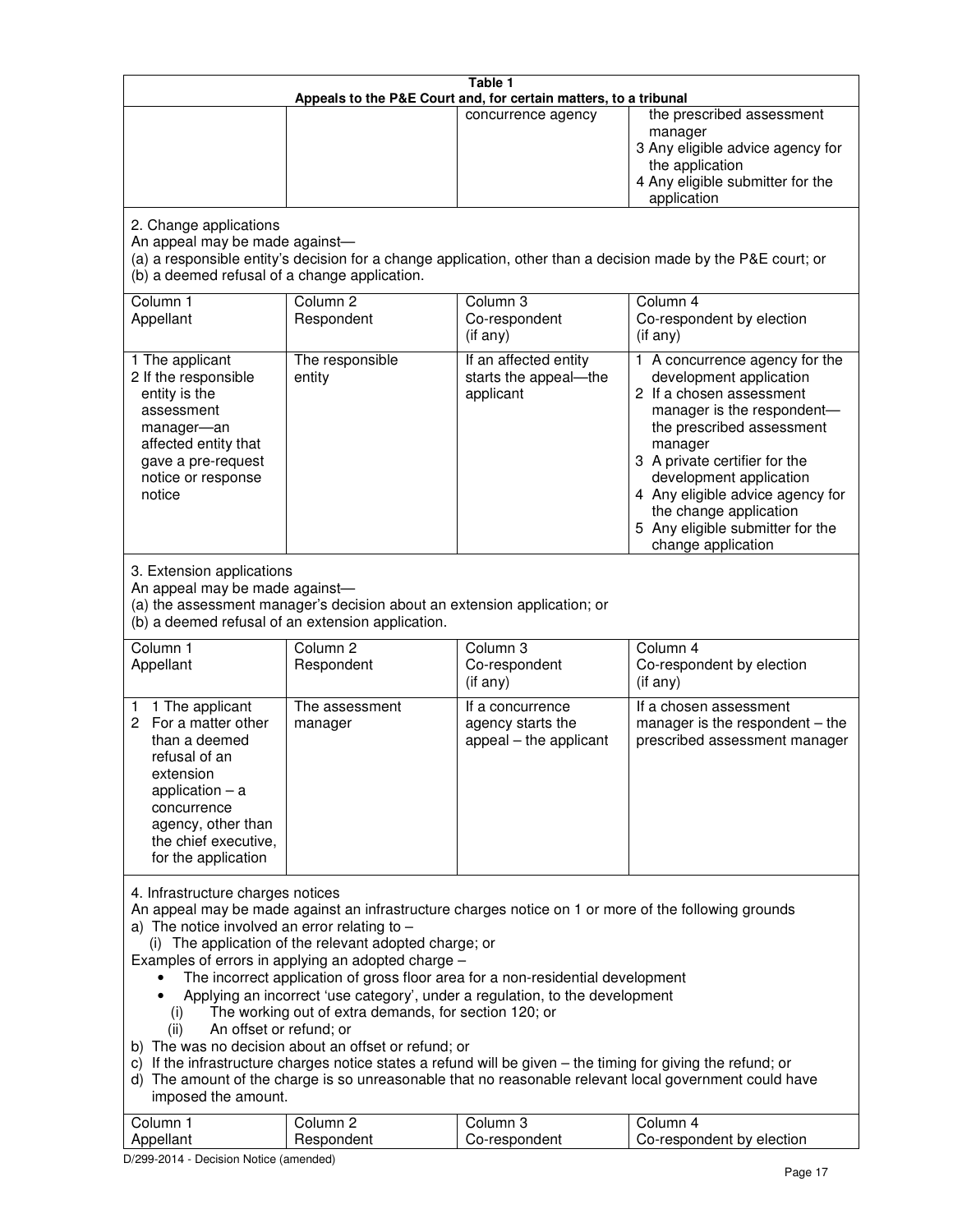| Table 1<br>Appeals to the P&E Court and, for certain matters, to a tribunal                                                                                                                                                                                                                                                                     |                                                                                                                            |                                                                                                                         |                                                                                                                                                                            |
|-------------------------------------------------------------------------------------------------------------------------------------------------------------------------------------------------------------------------------------------------------------------------------------------------------------------------------------------------|----------------------------------------------------------------------------------------------------------------------------|-------------------------------------------------------------------------------------------------------------------------|----------------------------------------------------------------------------------------------------------------------------------------------------------------------------|
|                                                                                                                                                                                                                                                                                                                                                 |                                                                                                                            | (if any)                                                                                                                | $($ if any $)$                                                                                                                                                             |
| The person given the<br>Infrastructure charges<br>notice                                                                                                                                                                                                                                                                                        | The local government<br>that gave the<br>infrastructure charges<br>notice                                                  |                                                                                                                         |                                                                                                                                                                            |
| 5. Conversion applications<br>An appeal may be made against-<br>(a) the refusal of a conversion application; or                                                                                                                                                                                                                                 | (b) a deemed refusal of a conversion application.                                                                          |                                                                                                                         |                                                                                                                                                                            |
| Column 1<br>Appellant                                                                                                                                                                                                                                                                                                                           | Column <sub>2</sub><br>Respondent                                                                                          | Column 3<br>Co-respondent<br>(if any)                                                                                   | Column 4<br>Co-respondent by election<br>(if any)                                                                                                                          |
| The applicant                                                                                                                                                                                                                                                                                                                                   | The local government<br>to which the conversion<br>application was made                                                    |                                                                                                                         | $\blacksquare$                                                                                                                                                             |
| 6. Enforcement notices                                                                                                                                                                                                                                                                                                                          |                                                                                                                            | An appeal may be made against the decision to give an enforcement notice.                                               |                                                                                                                                                                            |
| Column 1<br>Appellant                                                                                                                                                                                                                                                                                                                           | Column <sub>2</sub><br>Respondent                                                                                          | Column 3<br>Co-respondent<br>(if any)                                                                                   | Column 4<br>Co-respondent by election<br>(if any)                                                                                                                          |
| The person given the<br>enforcement notice                                                                                                                                                                                                                                                                                                      | The enforcement<br>authority                                                                                               |                                                                                                                         | If the enforcement authority is<br>not the local government for<br>the premises in relation to which<br>the offence is alleged to have<br>happened-the local<br>government |
|                                                                                                                                                                                                                                                                                                                                                 |                                                                                                                            | Table 2<br>Appeals to the P&E Court only                                                                                |                                                                                                                                                                            |
| 1. Appeals from tribunal<br>An appeal may be made against a decision of a tribunal, other than a decision under<br>section 252, on the ground of-<br>(a) an error or mistake in law on the part of the tribunal; or<br>(b) jurisdictional error.                                                                                                |                                                                                                                            |                                                                                                                         |                                                                                                                                                                            |
| Column 1<br>Appellant                                                                                                                                                                                                                                                                                                                           | Column 2<br>Respondent                                                                                                     | Column 3<br>Co-respondent<br>(if any)                                                                                   | Column 4<br>Co-respondent by election<br>$($ if any $)$                                                                                                                    |
| A party to the<br>proceedings for the<br>decision                                                                                                                                                                                                                                                                                               | The other party to the<br>proceedings for the<br>decision                                                                  |                                                                                                                         |                                                                                                                                                                            |
| 2. Eligible submitter appeals<br>An appeal may be made against the decision to give a development approval, or an approval for a change<br>application, to the extent that the decision relates to-<br>(a) any part of the development application for the development approval that required impact assessment; or<br>(b) a variation request. |                                                                                                                            |                                                                                                                         |                                                                                                                                                                            |
| Column <sub>1</sub><br>Appellant                                                                                                                                                                                                                                                                                                                | Column <sub>2</sub><br>Respondent                                                                                          | Column 3<br>Co-respondent<br>(if any)                                                                                   | Column 4<br>Co-respondent by election<br>(if any)                                                                                                                          |
| 1 For a development<br>application-an<br>eligible submitter for<br>the development<br>application<br>2 For a change<br>application-an                                                                                                                                                                                                           | 1 For a development<br>application-the<br>assessment<br>manager<br>2 For a change<br>application-the<br>responsible entity | 1 The applicant<br>2 If the appeal is about<br>a concurrence<br>agency's referral<br>response-the<br>concurrence agency | Another eligible<br>submitter for the<br>application                                                                                                                       |

D/299-2014 - Decision Notice (amended)

eligible submitter for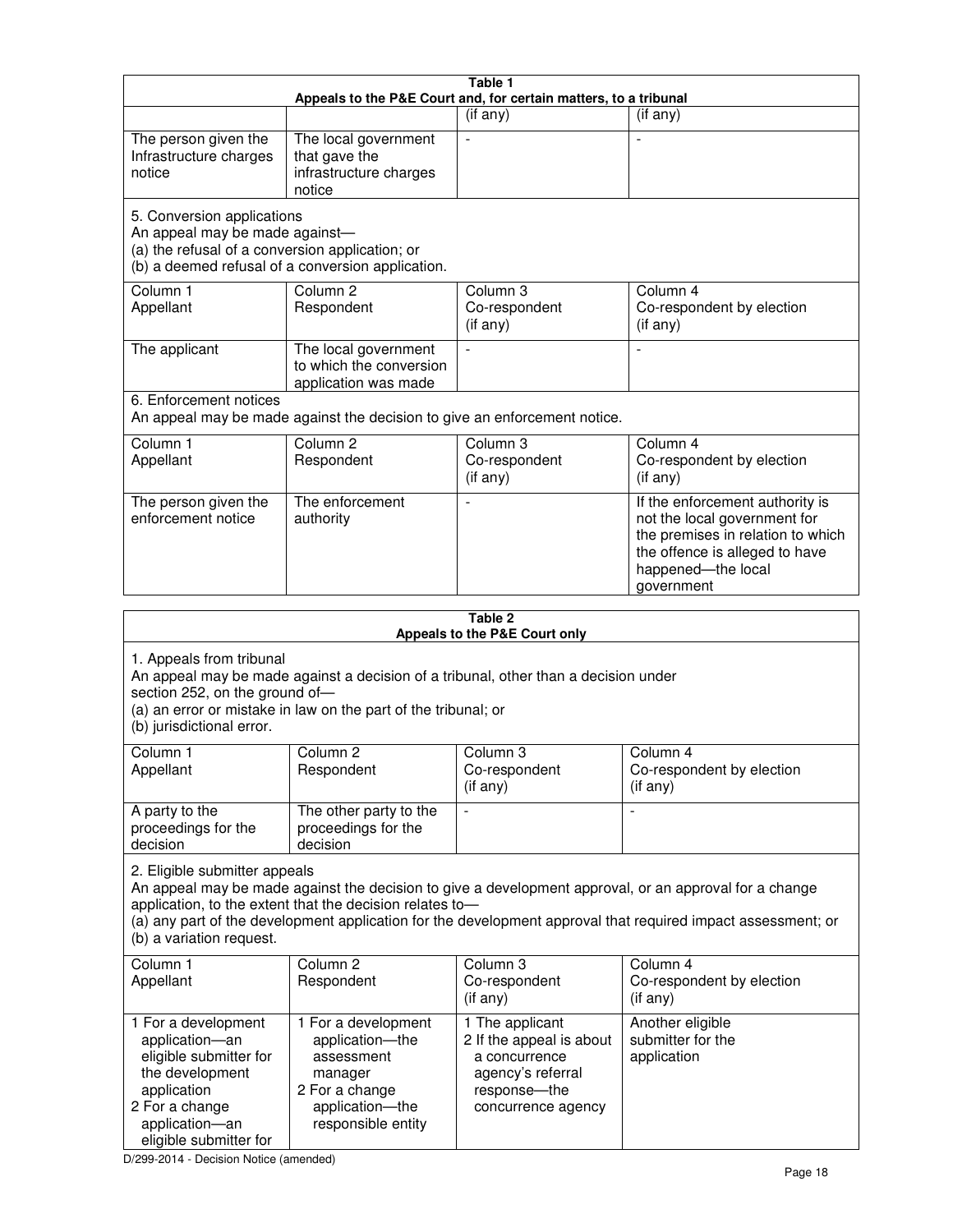| Table 2<br>Appeals to the P&E Court only                                                                                                                                                                                                                                                                                                                                                                           |                                                                                                                            |                                                                                                                         |                                                                                        |
|--------------------------------------------------------------------------------------------------------------------------------------------------------------------------------------------------------------------------------------------------------------------------------------------------------------------------------------------------------------------------------------------------------------------|----------------------------------------------------------------------------------------------------------------------------|-------------------------------------------------------------------------------------------------------------------------|----------------------------------------------------------------------------------------|
| the change<br>application                                                                                                                                                                                                                                                                                                                                                                                          |                                                                                                                            |                                                                                                                         |                                                                                        |
| 3. Eligible submitter and eligible advice agency appeals<br>An appeal may be made against a provision of a development approval, or failure to<br>include a provision in the development approval, to the extent the matter relates to-<br>(a) any part of the development application or the change application, for the development approval, that<br>required impact assessment; or<br>(b) a variation request. |                                                                                                                            |                                                                                                                         |                                                                                        |
| Column 1<br>Appellant                                                                                                                                                                                                                                                                                                                                                                                              | Column <sub>2</sub><br>Respondent                                                                                          | Column 3<br>Co-respondent<br>(if any)                                                                                   | Column 4<br>Co-respondent by election<br>(if any)                                      |
| 1 For a development<br>application-an<br>eligible submitter for<br>the development<br>application<br>2 For a change<br>application-an<br>eligible submitter for<br>the change<br>application<br>3 An eligible advice<br>agency for the<br>development<br>application or change<br>application                                                                                                                      | 1 For a development<br>application-the<br>assessment<br>manager<br>2 For a change<br>application-the<br>responsible entity | 1 The applicant<br>2 If the appeal is about<br>a concurrence<br>agency's referral<br>response-the<br>concurrence agency | Another eligible submitter for the<br>application                                      |
| 4. Compensation claims<br>An appeal may be made against-<br>(a) a decision under section 32 about a compensation claim; or<br>(b) a decision under section 265 about a claim for compensation; or<br>(c) a deemed refusal of a claim under paragraph (a) or (b).                                                                                                                                                   |                                                                                                                            |                                                                                                                         |                                                                                        |
| Column <sub>1</sub><br>Appellant                                                                                                                                                                                                                                                                                                                                                                                   | Column <sub>2</sub><br>Respondent                                                                                          | Column 3<br>Co-respondent<br>(if any)                                                                                   | Column 4<br>Co-respondent by election<br>(if any)                                      |
| A person dissatisfied<br>with the decision                                                                                                                                                                                                                                                                                                                                                                         | The local<br>government to which<br>the claim was made                                                                     |                                                                                                                         |                                                                                        |
| 5. Registered premises<br>An appeal may be made against a decision of the Minister under chapter 7, part 4.                                                                                                                                                                                                                                                                                                        |                                                                                                                            |                                                                                                                         |                                                                                        |
| Column <sub>1</sub><br>Appellant                                                                                                                                                                                                                                                                                                                                                                                   | Column <sub>2</sub><br>Respondent                                                                                          | Column <sub>3</sub><br>Co-respondent<br>(if any)                                                                        | Column 4<br>Co-respondent by election<br>(i f any)                                     |
| 1 A person given a<br>decision notice about<br>the decision<br>2 If the decision is to<br>register premises or<br>renew the<br>registration of<br>premises-an owner<br>or occupier of<br>premises in the<br>affected area for the<br>registered premises<br>who is dissatisfied<br>with the decision                                                                                                               | The Minister                                                                                                               | L,                                                                                                                      | If an owner or occupier starts the<br>appeal – the owner of the<br>registered premises |